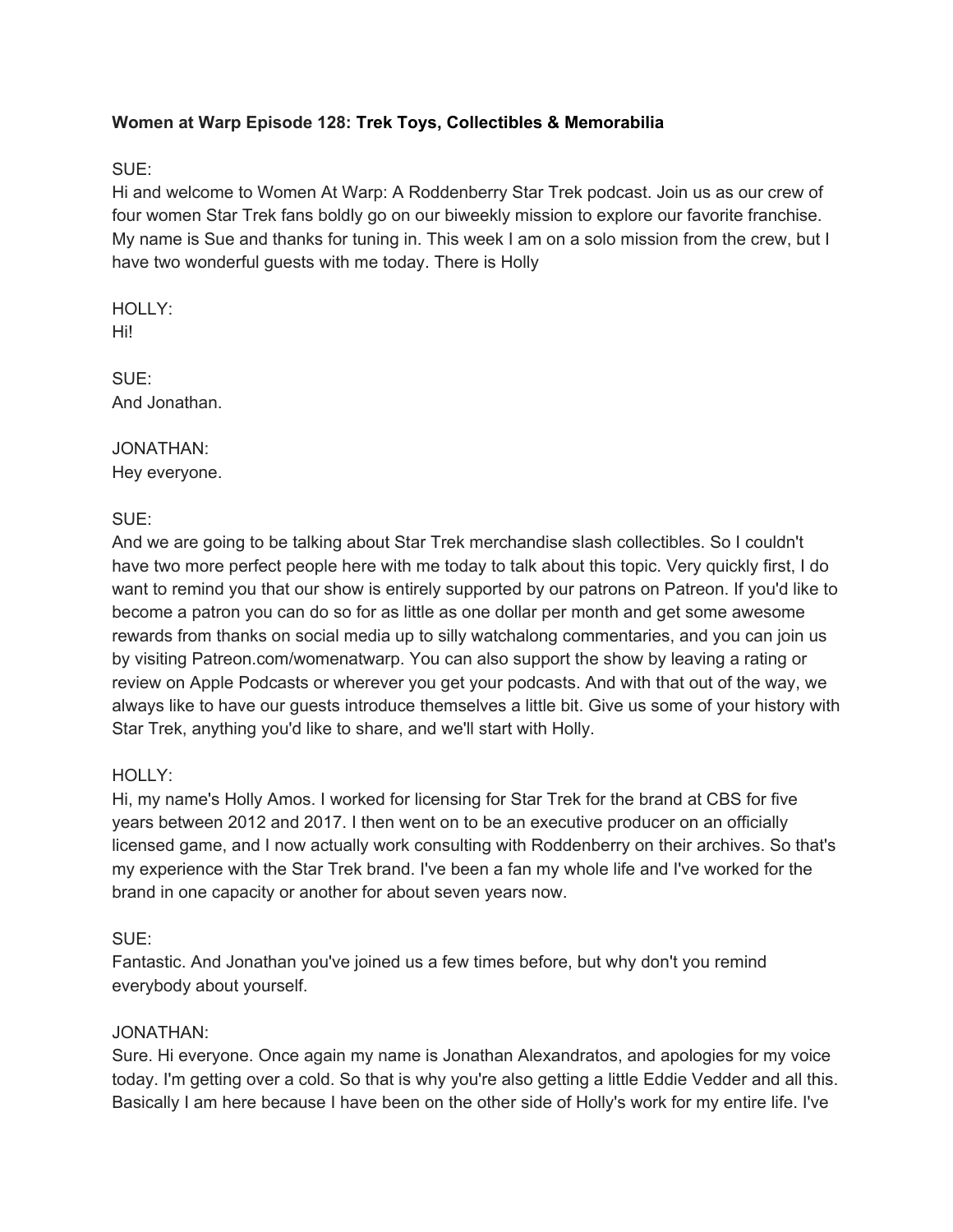been buying the merch. I've been collecting it. I have a collection that numbers certainly into the thousands of Star Trek merch, and that even makes me a *small fry* in the world of Star Trek collectors because we all know how extreme it can be. I'm here also because I've written a lot of academic scholarship on the importance of collecting and specifically toys and action figures. I edited the first academic collection of essays on action figures. It's called Articulating The Action Figure and it's out now from McFarland. So I'm here for all of that. \*Sue laughs\* Oh! And pronouns are they/them, I should just- always like to say that.

#### HOLLY:

Good to know.

#### SUE:

So this topic is a very long topic. I think this is the most notes I've ever written going into an episode, clocking in at six pages for anyone who cares. \*laughs\* This was suggested to us by one of our patrons. Jason wrote in "How much Star Trek March do you have or want? Given that licensing appears to be on the rise with a new series? How much is too much? A Bat'leth over the fireplace?" Of course, we're gonna use this as a jumping-off point going all through the merchandise, but are there any of Jason's questions that you would like to answer before we get started?

### JONATHAN:

They're very easy questions. I mean, the answer is all of the to all of it. \*all laugh\* Holly you could probably be more specific than I am.

### HOLLY:

I mean, here's the thing is having that on the side of actually licensing it, there's so much of it. And you know, I mean there's always been a whole bunch of merchandise even when the franchise was sort of in a lull, there was a lot of merchandise. And I genuinely feel like there are collectors like you that want *everything,* but I feel like for me it was always I kind of picked my battles. I know that there's a lot of people that are foaming at the mouth over like the Christmas ornaments, and I mean that's good to mention because we're getting into the Christmas season, and that's what they choose to be really passionate about. So I feel like in terms of kind of not going crazy and not running myself into debt \*laughs\* that I would probably choose a couple of things like the Funko pops or something that I would be really excited to collect. So yeah that's how I would say do it. There's a couple of things that I collect that are specific to Star Trek but I don't collect everything. I just don't have the space or the money for it. \*laughs\*

### JONATHAN:

Well and what Holly says is true. I mean I did after all buy the *smallest* storage unit that they had. So therefore this is *my night*. \*Sue laughs\* So her call should be heeded, but I think that to me, to refine my answer a little bit more, Star Trek merch for me personally has always been at its most charming when it has been at its least expected. So, for example, you go into the 7-Eleven and you see the cup, and there's Star Trek on the cup you're like "Oh my God I just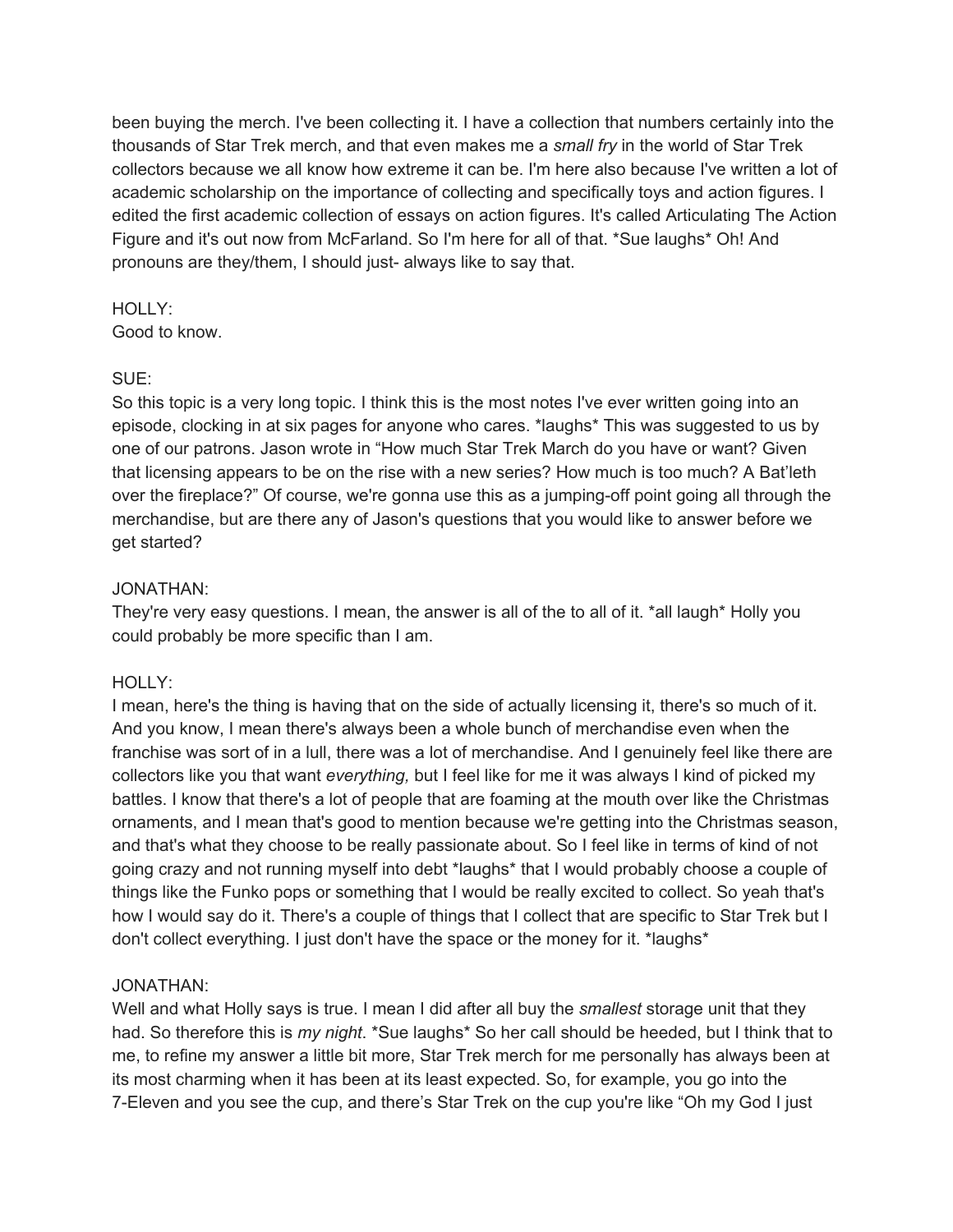wanted a Slurpee but now I have this Star Trek thing" and it's so cool. There are plenty of collectors who are like "No no, I want to drop the five hundred dollars to get the pendant or whatever." That's great. But I much prefer the days where Star Trek just hits me kind of out of nowhere. So the Happy Meal toys, the mail away offers, those charming little things that I think have somewhat maybe sort of gotten lost a little bit now, because they were kind of perhaps kitschy, but I love them. I mean that that's the kind of thing that I will like buy it now on eBay faster than you know Quick Draw McGraw. So that's me.

### SUE:

Yeah. Me personally, as a kid I wanted everything. I did not know how much everything was. \*all laugh\* Like tcost-wise or volume-wise.

### HOLLY:

I mean you know over the course of it's not just like what was out *then*. It's what has been out in the past. I mean we're at 50 years at this point, and if you start now and you're like "I want everything" literally impossible. Like you're not gonna be able to find everything. \*all laugh\*

### SUE:

Yeah but at some point, I started paring down my collectibles and toys and tchotchkes. There's still a lot of them, but I feel like you know being a New Yorker, knowing space is at a premium sort of helps me on that. And I try and limit myself to things I really love, or characters I really love-

### HOLLY: Things that spark joy!

SUE:

Yes. \*laughs\* I would say my favorite piece actually, in the last couple of years anyway, was the Star Trek Rock Love jewelry collaboration. And I have the Vulcan script pendant and it is just really beautiful and doesn't necessarily scream Star Trek.

### HOLLY:

Oh yeah! That's something that we got into when I worked there, is what we call "the secret handshake" as opposed to kind of "slap a logo syndrome." There's been a lot of licensees that literally just slapped logos onto existing products, like Remco back in the day. But you know we really discussed, when I was working at CBS and I'm sure that this is something that I know that this is something that they're sticking to, is that we want more things that are a little bit more subtle. And so the Rock Love collection is a really good example of that. It looks like a beautiful piece of jewelry. But if you're a Star Trek fan and you see somebody wearing that you're like "Oh my God that's Star Trek!"

JONATHAN: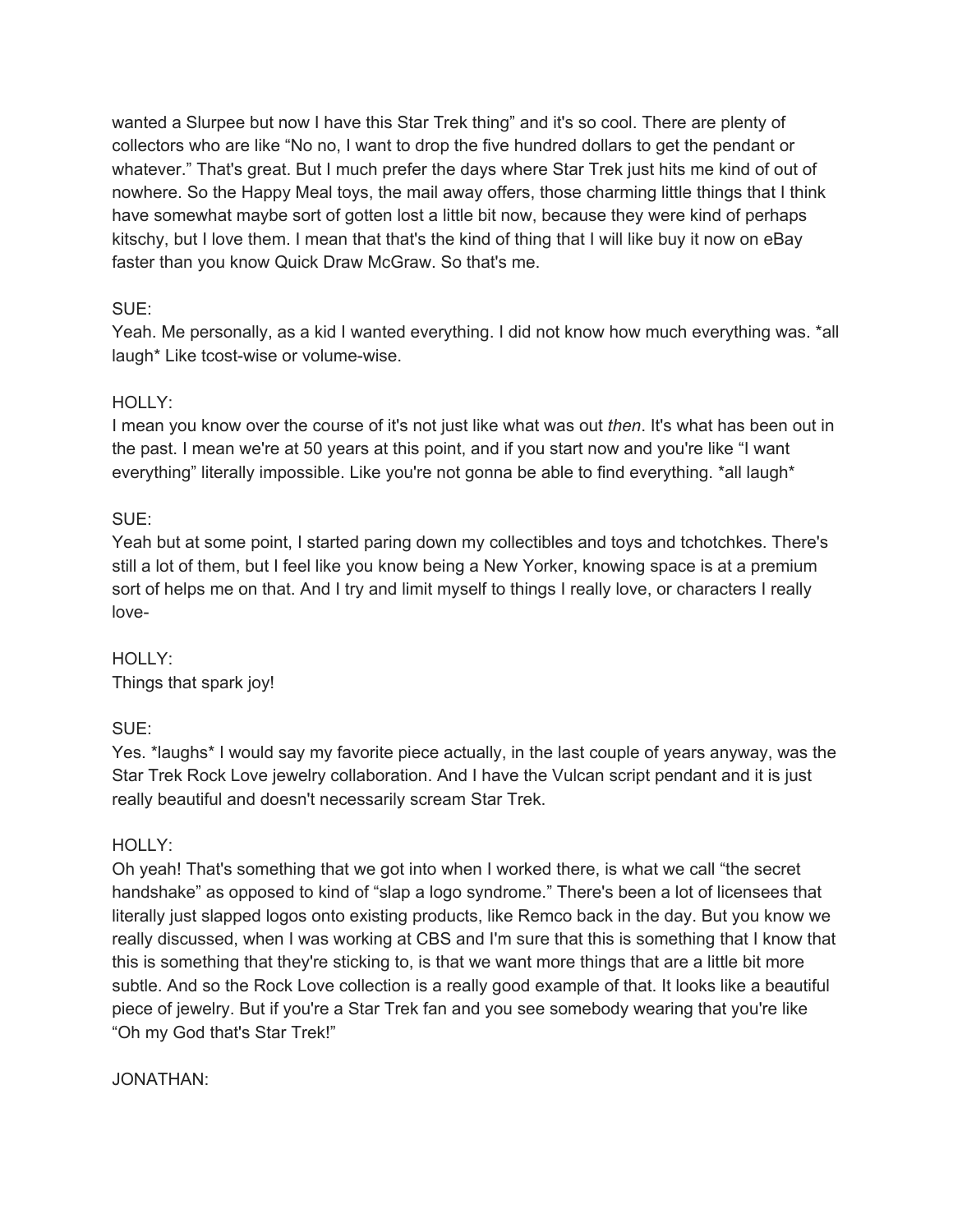To me, what's cool about that is it points out, at least from my point of view, that when you study a text like Star Trek there's sort of these two histories running parallel. There's the history of Star Trek the show, and then there's the history that the merch tells, that you learn through the material culture and that history is really cool because you get to participate in that. Unless you've acted in Star Trek, in which case I love you. But if you are a fan then the merch is the thing that you have. It's sort of like you can tell the history of the Great Depression through history or you can tell it through depression glass, the stuff that came with you know oatmeal back in the 30s and you can kind of see what people had. The merch brings us the joy of finding something first, of finding *out about* something first, and then you know telling all our friends about it, and really being able to be that sort of main character in your own Star Trek. So anything that enables *that* is something I'm going to love. The visitor pins for instance that came out with Picard show, I love that! Because now I can put that on my jacket and be a Starfleet visitor, which is let's face it the highest rank I would ever achieve in Starfleet. So I love that. I think that that's just so much fun and I love participating in that.

SUE: So should we get into some of the history?

JONATHAN: Yeah!

HOLLY: Sure can!

### SUE:

This *giant topic* of history. Now before we even start, I just want to say there is *no way* we can possibly touch on everything. \*all laugh\* So if we leave out your favorite I'm sorry. \*Johnathan laughs\* Pre-sorry. OK? So it all starts, right, with Aluminum Model Toys. Aluminum Model Toys basically got the license to produce Star Trek model kits *before* the show premiered. It got it in August 1966, a month before the series debuted. And basically the exchange was "Hey Gene Roddenberry, we'll build you a shuttlecraft to use on your show in exchange for the rights to produce models of the ships on the show."

HOLLY:

Yep, \*laughs\* that's exactly what happened.

### JONATHAN:

\*laughs\* And they're cool models.

### HOLLY:

Yeah, they're still they're actually being reproduced- well they *were* being reproduced quite recently. So those were still- not AMT themselves, but they were being reproduced by another company and you know for the nostalgia factor. \*laughs\*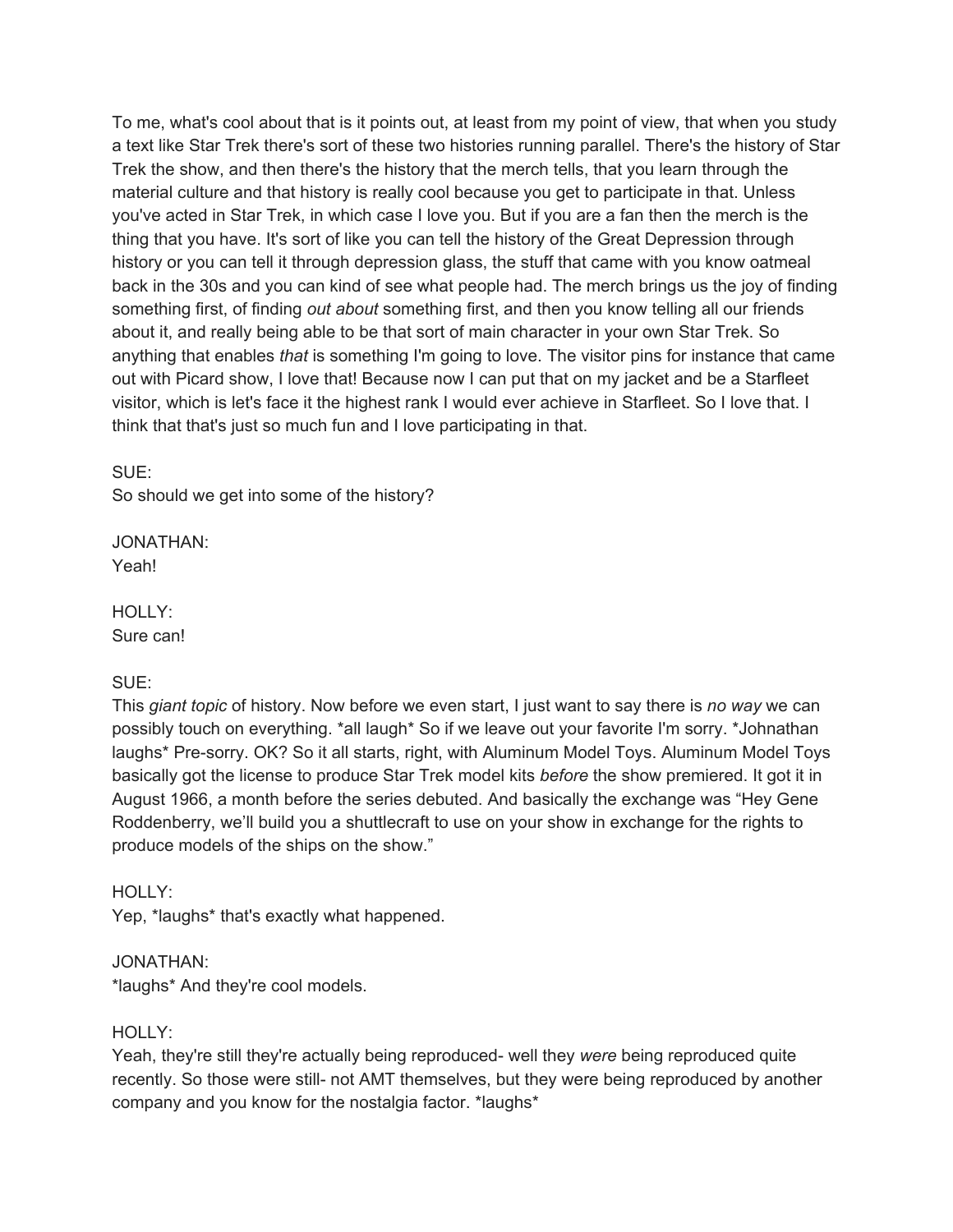### JONATHAN:

With my dad, that's actually something he remembers having. HOLLY:

So does my dad. I asked my dad the other day "What was your first piece of merchandise?" and he said "it was the models." My first piece of merchandise was actually folders. \*laughs\* Like school supplies. But yeah my dad had several model kits when he was a kid.

#### JONATHAN:

Yeah. Yeah, same here. And has since tried to track them down on eBay again and all that.

### SUE:

Yes. So they produced the Galileo, of course, which is the shuttle they built, a Bird Of Prey, a space Station. Of course, the Enterprise was the most popular. And the AMT Enterprise model was actually used on-screen in the show twice. So they distressed one of the models for The Doomsday Machine as the USS Constellation, and then used one again in The Ultimate Computer as the USS Excalibur.

### JONATHAN:

So then after that, is that Lincoln Enterprises after that? Sort of came out with the- so they came out with the pendant right? And that was the big sort of mail away, the pendant.

### SUE:

When Lincoln enterprises started it was formed by Bjo and John Trimble under the hand of Gene Roddenberry. And it seems to have started- there are lots of different origin stories for Lincoln Enterprises, but one of the most widely accepted explanations is that it started to handle fan mail after a letter from Isaac Asimov was directed to the wrong department and received a signed cast photo. \*laughs\* So good job everybody, on that. It was essentially a mail-order catalog, and it started selling anything that was flat. Scripts, copies of the original Star Trek pitch, copies of the show bible, bumper stickers, film cells, Inside Star Trek the newsletter. So anything that could be sent in a flat rate envelope. And then eventually got to larger things.

#### JONATHAN:

What I think is cool about that, is how that really did impact the show in the sense of the Vulcan IDIC symbol is sort of made to be sold in that catalog. And you often sort of study merch going the other direction. It's the show creates the thing, and then the merch sort of spins off into whatever. In this case, you sort of see the merch being like "Hey we have a need for a thing" and this show is like "Oh I got you. Here's this pendant you can totally sell."

### SUE:

Yes. So Inside Star Trek number one, the very first catalog slash Magazine whatever you want to define it as, had a piece on a Vulcan pendant and that was- that magazine issue came out in July 1968. We didn't see an IDIC on-screen until October of that year. And then by May of the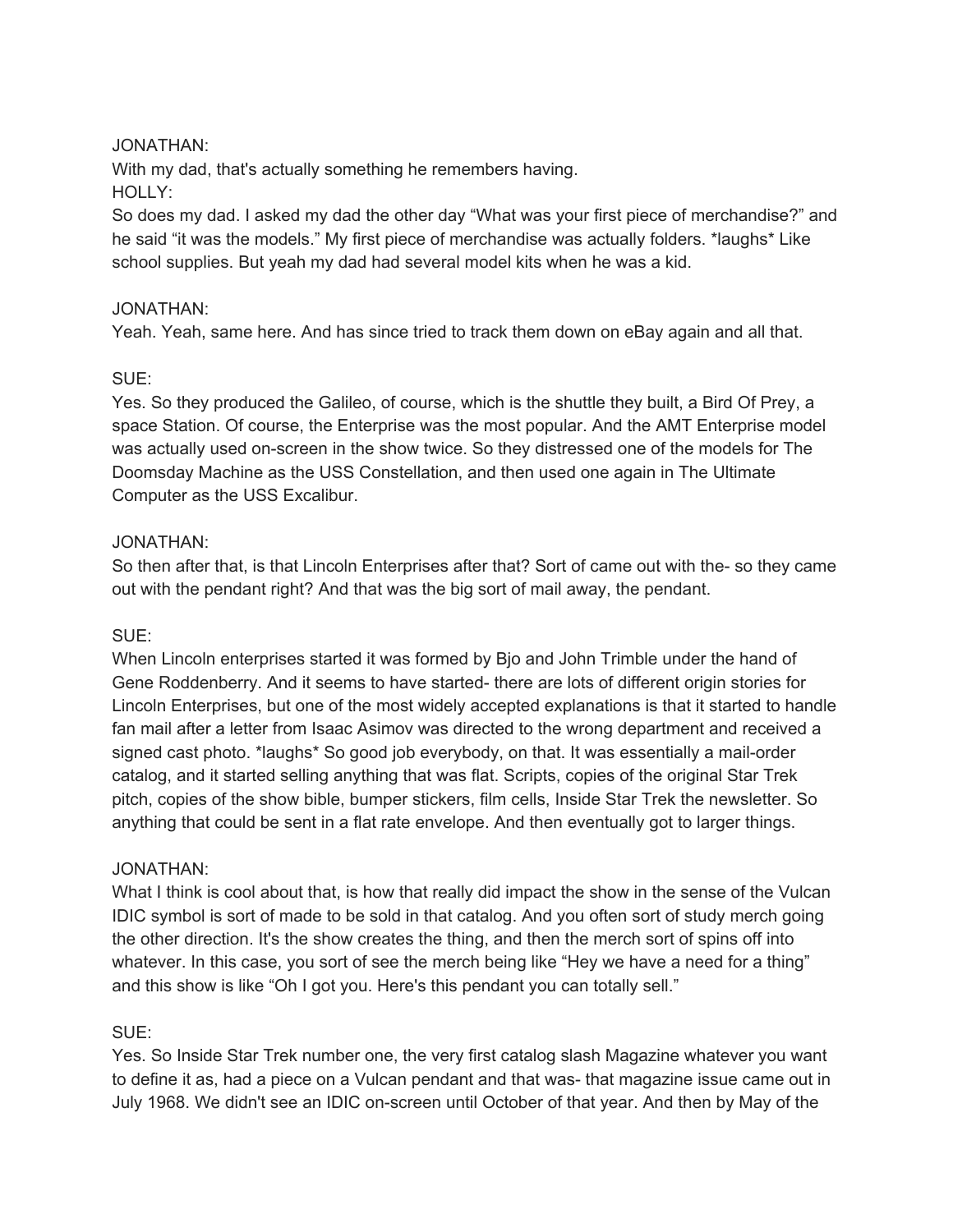following year we see the first actual ad in Inside Star Trek Issue 11 to purchase your IDIC pendant, for seven dollars and fifty cents by the way. \*Holly laughs\*

### JONATHAN:

Right. And those are really tough to find now too. I think like the original you know once I looked for them on eBay to no avail.

### HOLLY:

I do like that they kind of went back and forth on you know one inspiring the other and then going back and inspiring it back. So I like that about really Star Trek.

### JONATHAN:

In a way it's a precursor to now. Because from the 80s onward it was always like that, you know, Hasbro is in the room to advise on the Transformers thing because Hasbro is like "We need to sell this product. I don't really care what your show is." Obviously it's not that cynical for Star Trek, but it's sort of a great ahead of its time sort of sales marketing technique.

### SUE:

Growing up in the 80s I mean, our Saturday morning cartoons were essentially half hour-long commercials for the toys.

### JONATHAN:

Oh yeah yeah. You can thank Reagan for that, for deregulating the FCC. And you know I say that sarcastically in case \*Sue laughs\* that's not coming through my sick voice. It's yeah. I mean we did. We got sold a lot of stuff.

### SUE:

So there's this really neat quote from a paper about the Australian Star Trek fan community. The quote is from a fan named Stone, or calling themselves Stone, who says "Lincoln Enterprises was the one source at the time for devotees like myself to get real juicy Star Trek merchandise. Not model kits and books that you could buy in stores. But even cooler stuff you couldn't get anywhere else like pins, medallions, belt buckles. The original Star Trek concordance, and its third season supplement, and scripts, and writers guides."

### HOLLY:

Yeah. I mean that was- I feel like that is... interestingly enough, I think if you're outside the Star Trek fandom you might not understand that but it's stuff like that that fans get crazy about. That they feel like they're part of the process if they're able to get their hands on say a script, or one of the bibles. So I understand why back in the day that was a big deal, because I feel like it's even a big deal now. I mean we all get very excited over, you know, these memos and stuff that get released into the fandom, via Roddenberry usually, because they have all of that stuff in their archives. The fans get really excited about that stuff and I understand why.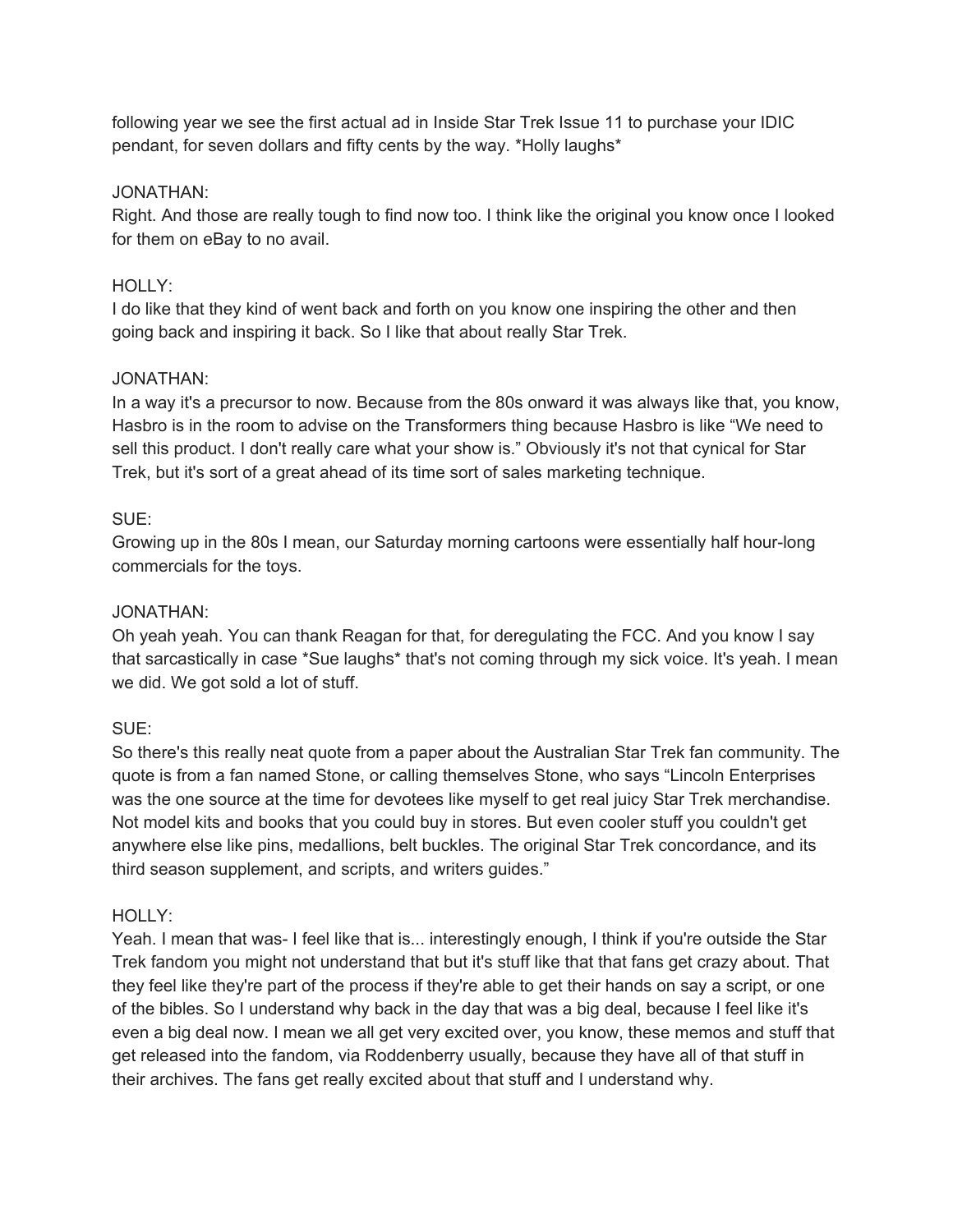#### JONATHAN:

Yeah. I feel like it happens sort of in two different ways maybe for different people. It's either you're building your own avatar in the Star Trek universe, you are sort of deciding like "OK this character is who I am, so I'm going to surround myself with that" or you are sort of building your own universe around yourself. So by having the scripts and the stuff you are constructing your own holodeck in a way, except it's not holographic. It's real and you're sort of living in it, and I say what more fun could you have than that?

### SUE:

So really quickly on the changing hands of Lincoln enterprises. So started by John and Bjo Trimble. They were only around for about nine months before they were fired slash let go. There is still even some like controversy around that. So we're not going to get into a lot of detail, but their immediate replacement was Stephen Whitfield who was a marketing executive with AMT, and then Majel Barrett took over in the 1980s, and eventually what was Lincoln Enterprises became the merchandising arm of Roddenberry.com, which slowed up merchandising production and eventually shut down the Roddenberry shop within the last year. But after Majel took over in the 80s the product range was increased to like props, and technical documents, the Tribbles used in Trials and Tribblations were purchased from Lincoln enterprises. But by the time we reach 1993 the merchandising part of Lincoln Enterprises was down to Majel and two staff members. And even then she was saying, she gave an interview in Strange New Worlds the interview is titled Lincoln Enterprises: a little piece of Star Trek. She said "I'd like to go in for the dolls, and the plates, and the games, and the electronic parts and so forth. In other words not just memorabilia but merchandise."

### HOLLY:

Right. And I think that part of the issue with that, obviously, was that Viacom was the overbearing situation there. That they didn't fully own the rights to be making merchandise. But Majel was very creative, in her whole time being in charge of it. She came up with some really good ideas that couldn't always be executed, unfortunately.

### JONATHAN:

Well, and I mean if that data is by 1993 then she- I mean there was just so much stuff in 1993 that you could get your hands on for Star Trek. So that comment of hers I think rings really true.

### SUE:

Well, we could spend all day on Lincoln Enterprises but we're going to keep moving. Go back to the 60s. And I think we have to talk about Remco.

HOLLY: Yeah. \*all laugh\*

SUE:

And Holly, you were mentioning "label slapping" before. \*Johnathan laughs\*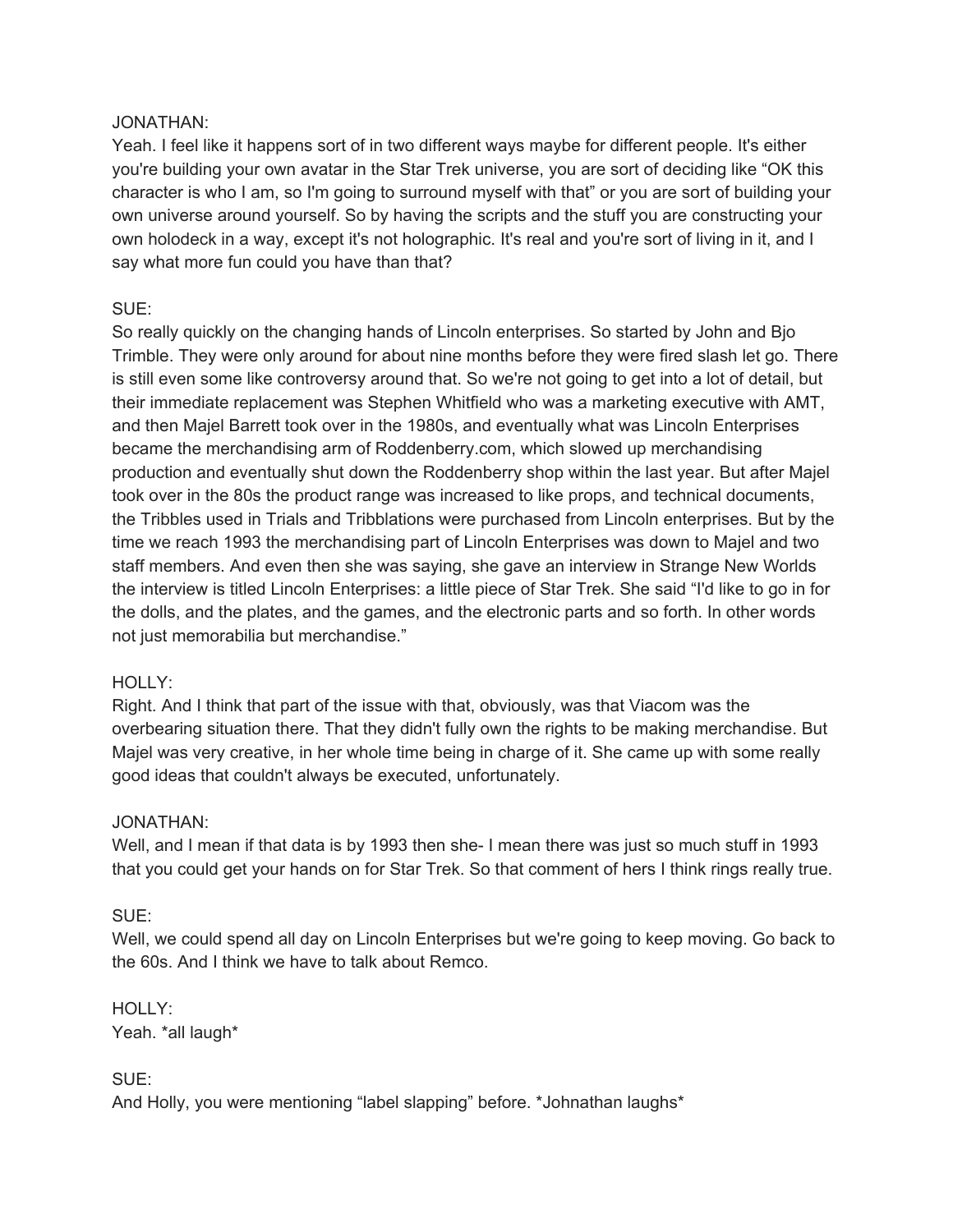#### HOLLY:

Remco and Enco are the two- I mean they rhyme with each other so I always have to remember who did what. Yeah Remco was a company that had existing products and when they got the Star Trek license they literally just put Star Trek stickers onto existing product and it absolutely a hundred percent does not make sense when we look back on it today because they had things that had nothing to do- that were not made for anything that appeared onscreen. So they had this ridiculous Astro helmet, and everybody is thinking of Spock helmet right now, but this is actually this bug-eyed yellow helmet. They had trains, they had tanks, and they just started calling everything "Astro whatever" and put Star Trek on it. And that was the way that they kind of got away with not having to actually put in a lot of money to the brand. I mean that was really what they were trying to do, is not have huge expenses on top of picking up this new license. And it's just the \*laughs\* product is hilarious to look back on.

#### JONATHAN:

So I want to push back a little bit because I love this stuff and, to me, it *totally* makes sense.

#### HOLLY:

Oh no, I love it! But ironically because I think it's ridiculous.

#### JONATHAN:

I mean and I- that makes sense. I mean it's, if you look at the history of Rack toys which is really what these things are. Rack toys, the word rack toys comes from basically selling toys on pharmacy racks for very cheap instead of toy stores which was huge in the 70s. Huge in the 80s. And it basically happened like that. This is why you have a pair of handcuffs that are branded with the incredible hulk, I don't know why. \*Sue laughs\* You have the same motorcycle that's used for Ghost Rider and Chips, I don't know why. But then like you get into that area with Star Trek too, where this was a whole movement that was going on where companies realized "Look we have this product. If we could put a million stickers on it. If a handful of people buy them in pharmacies we'll make a profit." You know kids are running around pharmacies all the time grabbing toys off the shelves and all of a sudden it becomes "Yo Mommy, can you buy this?" or "Daddy can you buy this for me?" or whoever you know that the company is making these things feel like well you know "Who's going to resist that?" And they were pretty much right. Most of the time, yeah. So to me that move makes complete sense. Especially surrounded by the history of Rock toys, which was *huge* at this time. So I- yeah I can't stop tracking this stuff down.

#### HOLLY:

Do you have? Can I ask? Because like 10 years later and Enco is the company that came up with the infamous what everybody calls "the Spock helmet" because that's what's on the box. But I mean really it wasn't a Spock helmet, it was a Star Trek helmet and you could personalize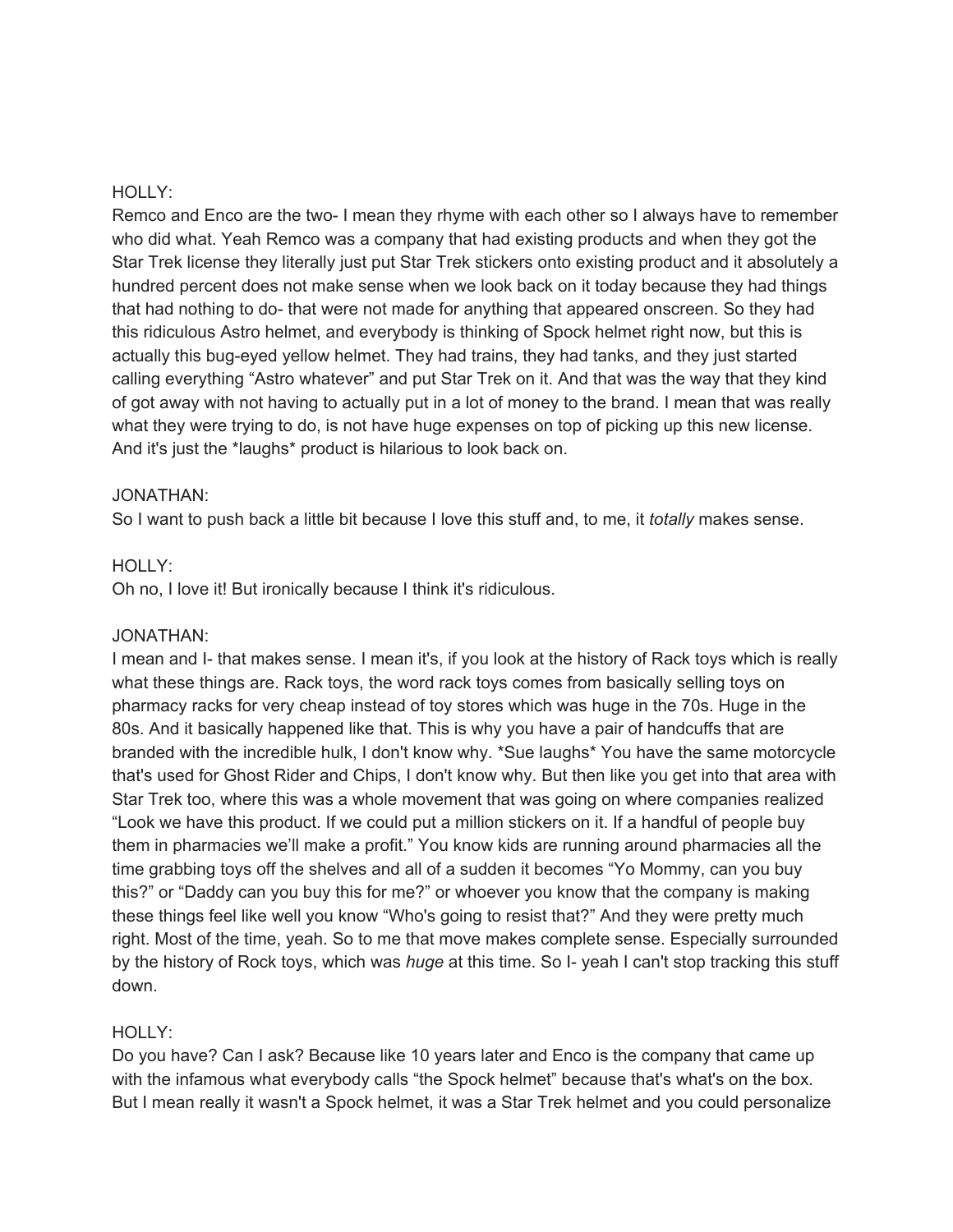it with the stickers that came in it. And so you know you could even write your own name on it. Do you have a Spock helmet?

### JONATHAN:

So I don't. That's too rich for my blood, honestly. \*Holly laughs\* That's not to say I haven't looked at many an auction of them. But you know, but that is one that has eluded me.

### HOLLY:

Yeah, first of all I don't think that they would fit on any of our heads because they are literally child-sized. Although one of the guys from Star Trek Online at Cryptic made his own and it's adult-sized and I got to wear it and it was very exciting.

SUE: Yeah, that would be Nick.

### HOLLY:

But yeah, actually, the Star Trek archive at CBS doesn't have one either. So every now and again I would go on eBay and see if there was one at a reasonable price that we could obtain and then you know integrate into the archive and as far as- I never got one. So as far as I know the Star Trek archive at CBS does not have one of these. But it is the most infamous ridiculous thing that I think exists.

JONATHAN: But I know what I'm hunting for tonight. \*all laugh\*

SUE: So that puts us mid-70s, which means we have to talk about Mego.

JONATHAN: Marty Abrams.

HOLLY: Oh man, he's uh... he's-

JONATHAN: He's a character.

JONATHAN: He's interesting. He's had an interesting journey.

JONATHAN: Yeah yeah.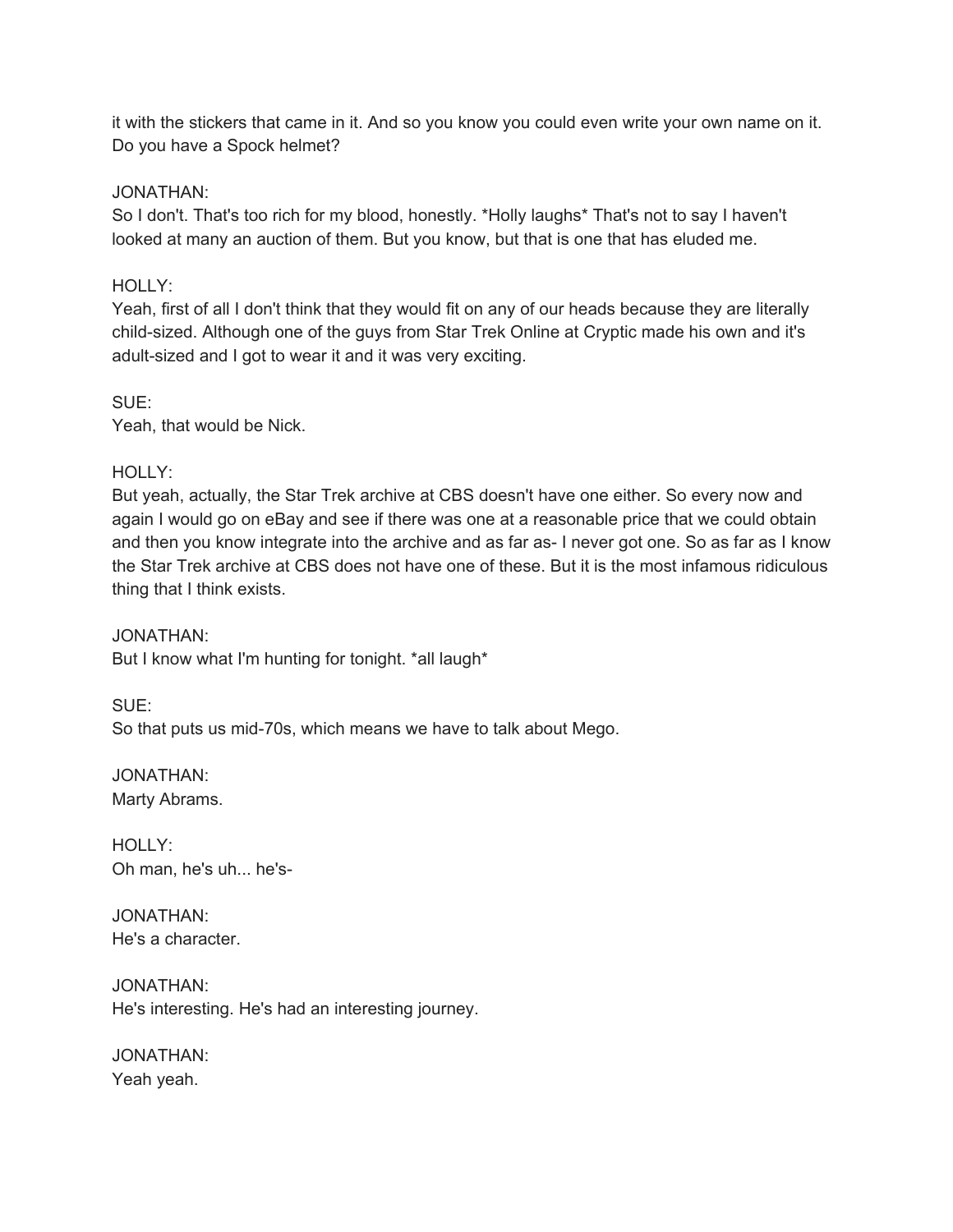### SUE:

So the first wave of Mego figures that was released in 1974 with Kirk, Spock, McCoy, Scotty and an anonymous Klingon who a lot of people think is Koloth from Trouble with Tribbles. Uhura followed later because in the words of Marty Abrams "Barbie was popular." \*laughs\* So sure. But there were a couple different waves of aliens, there was the Gamma 6 playset, just lots of great classic stuff came out of Mego though in the 70s.

### HOLLY:

Stuff that was actually made to look like what was in the show itself. Not just stuff that they had existing and started putting labels on.

#### JONATHAN:

But sort of, because some of those Klingons are part of the Lizard-

### HOLLY:

I mean, yeah. Yeah. The Lizard from what was it Spider-Man? So yeah I mean sure. But they were actually producing I mean you know, Kirk and Spock were nonexistent toys.

# JONATHAN:

That is true. You're absolutely right.

SUE:

The head sculpts for the actual characters were definitely the best that anybody had seen up to that point. They actually looked like the characters.

#### JONATHAN: Yeah.

HOLLY: Except for Gorn.

JONATHAN: \*laughs\* Right. Yes exactly because that was the-

### HOLLY:

Yeah. Gorn was The Lizard head on top of a Klingon body. And it was- he wasn't green \*Johnathan laughs\* and you know that's disappointing. But I mean also I feel like that's one of the most collectible items. These weird things are the ones that people really \*laughs\* want. It's like getting you know a mistake. \*laughs\* And then being like "Oh this is worth a lot of money because they didn't mean to do this."

#### JONATHAN:

Right. "Oh Boba Fetts name is upside down? That's going to be worth a million dollars." It's true.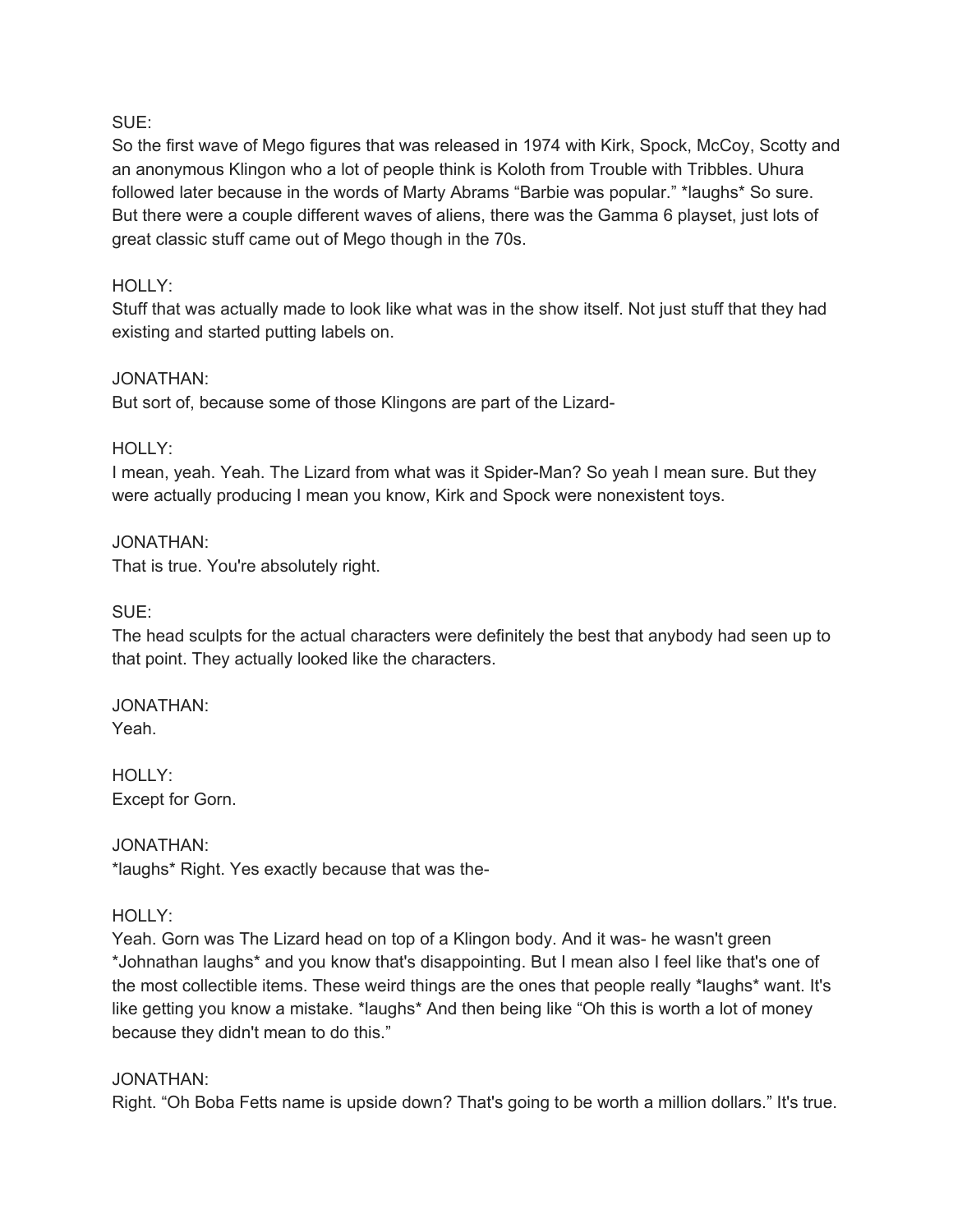Well and you mentioned Sue, just now the Gamma 6 playset, which what a cool playset! I mean that was one where that never really sort of appeared on the show, but I think was taken from some like unproduced script or something and they made this sort of playset out of it. With many many many liberties, obviously. But the monster in the playset, that was a glove that you put your hand in, so your hand became the monster. And it was just "Ah!" so cool.

HOLLY: Remember the commercials for those?

### JONATHAN:

Yes! \*laughs\*

### HOLLY:

\*Pitchman voice\* " He disappears in the transport chamber!" The commercials are real fun.

### JONATHAN:

They're great. Yeah. Mego I think, really had something there that they learned kind of with Planet Of The Apes which they had done before that, and they kind of saw how that licensing really could make a product take off. Because that's an important sort of transition to talk about too, in the bigger scope of toy history. The transition from sort of "We're going to make this rando toy" to "No, this toy is branded from, you know, this property". And you saw that in the 60s with Mark suing Marvel, and he saw that you know in other places. But that was actually a lesson that had to be learned to make products from a show or from a movie. And Mego was part of that.

### SUE:

Well, Star Trek was pretty successful for them to the point that they were offered Star Wars before the film was released and said "No." \*Holly laughs\* So great job, again. To quote Marty Abrams and this is in The Toys That Made Us, the Star Trek episode of The Toys That Made Us on Netflix. He said that "Mego controlled 75 percent of *male action*" excellent phrasing "before Star Wars. And then with Star Wars licensed to Kenner after 1977, for Mego that percentage dropped down to 30 percent."

## HOLLY:

Yup!

### JONATHAN:

Yup. I mean here is the thing, like I know Marty Abrams personally, I've interviewed him in the past and I mean he's a lovely lovely lovely person. And I think that he's good at the toy business as sort of an interesting character overall and is now- I mean is now part of the revival too. Because Mego toys are back on shelves. I know I'm jumping ahead a little bit but, just to sort of say that stuff landed *so well* that now you could bring it back and it still works.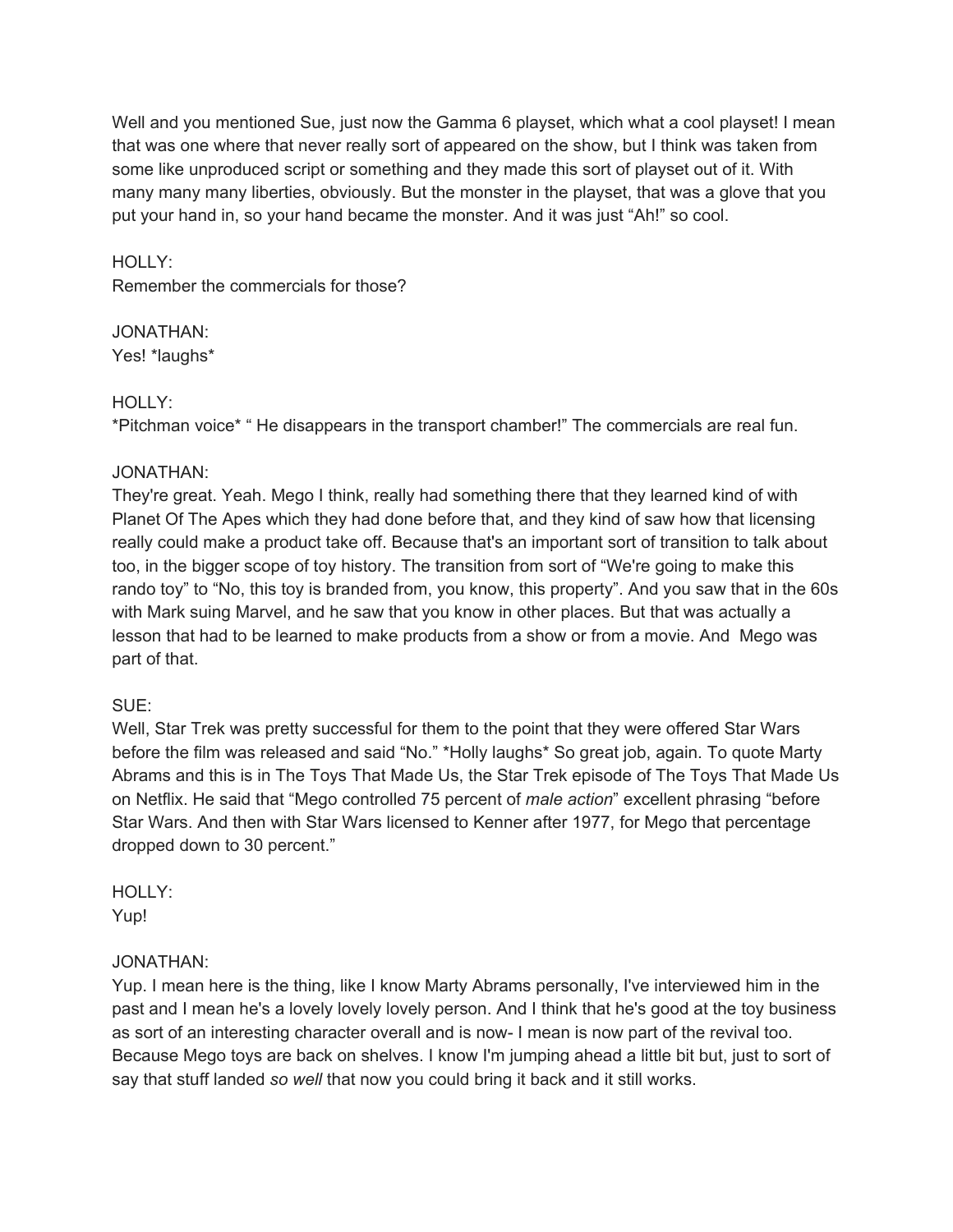### HOLLY:

Yeah, and they're not like recreations by another company. Like, he's involved with it. Which is *wild* to me.

### SUE:

I have a Mego over on my shelf right now.

### HOLLY:

Yeah. So it's not like recreation by an entirely different company kind of pretending to be this nostalgia company back in the day that was successful. Like, he's involved.

### JONATHAN:

Oh yeah. Oh yeah. He's involved and other people who are involved are people who are like making the accessories all throughout the period of time where Mego was no longer a thing. So he basically pulled together all of these people who had been Mego fans all this time to just sort of remake Mego with him. And it's really cool yeah.

#### SUE:

So the first run of the Mego toys, unfortunately, came to a close around 1982 when the company filed for bankruptcy. But before that, we had The Motion Picture in 1979 and there was a paramount merchandising executive Dawn Steel who struck as many licensing deals as she possibly could for Star Trek The Motion Picture. Unfortunately it seems they did not know if they wanted to market to adult collectors or kids for toys.

#### HOLLY:

No yeah, that got lost in translation. \*all laugh\*

### SUE:

But we did get one of the very first movie-themed McDonald's Happy Meals.

### JONATHAN:

The first! The absolute first, yeah. And I'm actually looking at the box right now. So the thing is before we started this \*Sue laughs\* I pulled a bunch of Star Trek merch out from the collection and that Happy Meal box along with the Happy Meal toys is right in front of me as we speak. And I can tell you just by looking that this box is fantastic. On one of the flaps the Enterprise refit is burping for example, it has a little word bubble that says "burp" \*Sue laughs\* and you can connect the dots to make the Enterprise. And on the back there is a comic that is about Mr. Spock and he goes on- there's a maze. It's a cool box with some cool merch. I'm looking at my mint in-bag Star Trek watch right now. Obviously, it's not an actual watch. It's basically just this a strip of plastic that you can kind of put these stickers on of the Star Trek cast and stuff. But yeah, I mean this is great. And imagine what it was like right before that? In Happy Meal history, you got the toys that were just sort of the generic kind of school supplies. That was kind of their first Happy Meal, and then you get this? I mean this is pretty big. I would have been excited.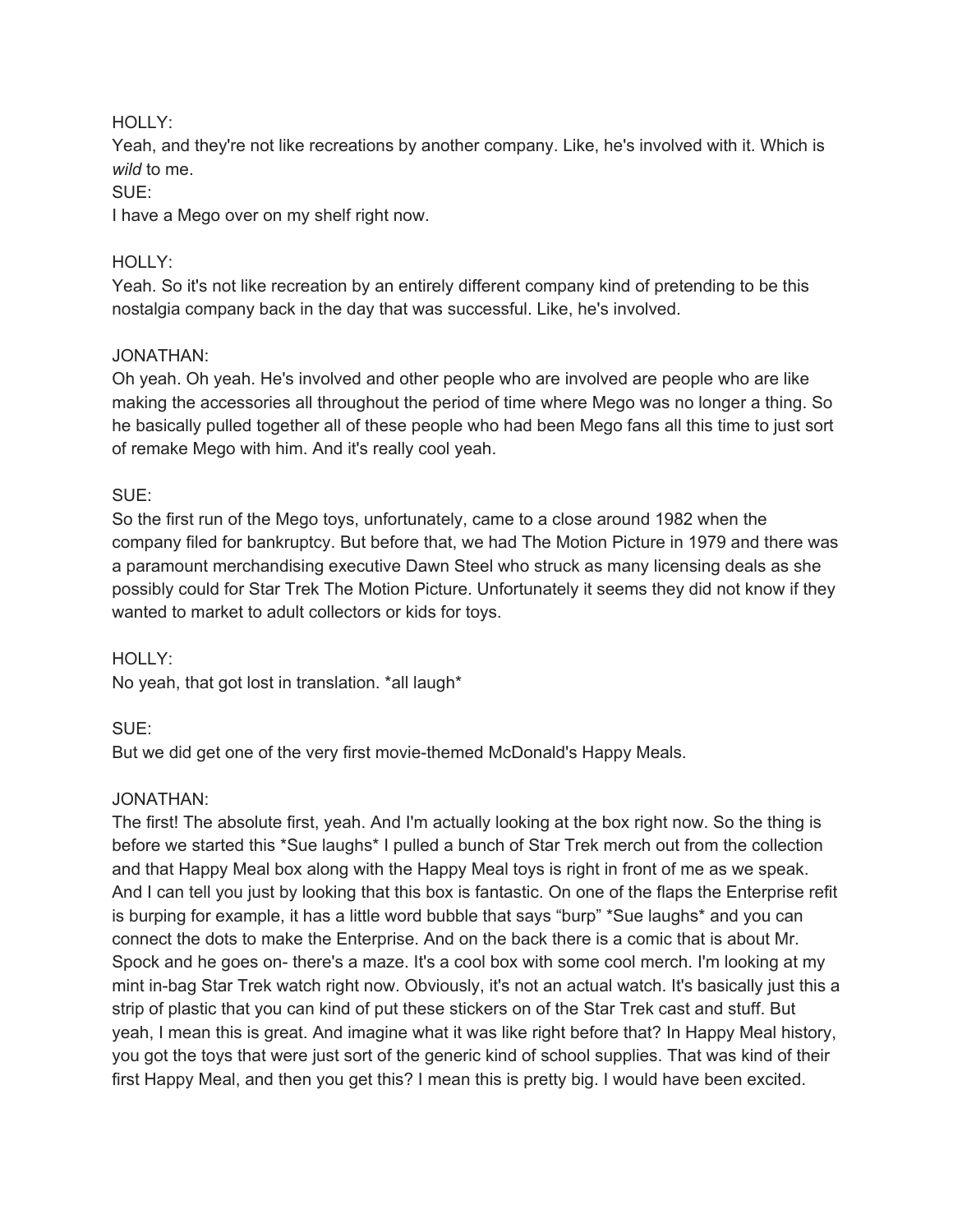#### HOLLY:

I mean it also set a precedent for you know doing future- so the fact that Star Trek can kind of take credit for that is wild to me. Every time I see like a new McDonald's Happy Meal toy or whatever, which actually I don't see a lot of that anymore. But when I was a kid and I saw them I'd be like "Star Trek started that."

#### JONATHAN:

Yeah yeah.

### SUE:

They just brought back some of the classic toys didn't they?

### JONATHAN:

Yeah. Well so, I have two full sets of the McDonald's fortieth Happy Meal anniversary sets, one mint in-bag, one loose. And they're cool, but you know it does say something about nostalgia because I'm looking at them and they're not the old toys, they're sort of remade versions of the old toys and you look at them and all I can kind of think is like "Oh that hamburger that changes into a robot. Yeah it's cool, but it's not the one that I had." And then I go into my collection and I find the vintage one and I'm much happier.

### SUE:

I 100 percent had that hamburger that turns into a robot.

### HOLLY:

But I mean, the nostalgia factor of all this is because the people that are running the show now or the ones that were kids then. So this is like an entire generation of people who have grown up and now we're running the show and they're like "I want that because that's what I liked as a kid."

### JONATHAN:

Well and to get back to Sue's point earlier, we were sold stuff all the time as kids. That was our programming. So the fact that it has created these adults that are obsessed with understanding merch, I think makes total sense because that was our childhood. Our childhood was defined by *stuff.* You know, I study it for that very reason.

SUE:

We had our happy meal. We had also in 1979 Milton Bradley got into the Star Trek game, with a literal Star Trek game. \*laughs\* They also- their electronic side had a battery-operated phaser. Which like, had lasers in it right?

HOLLY: Yeah.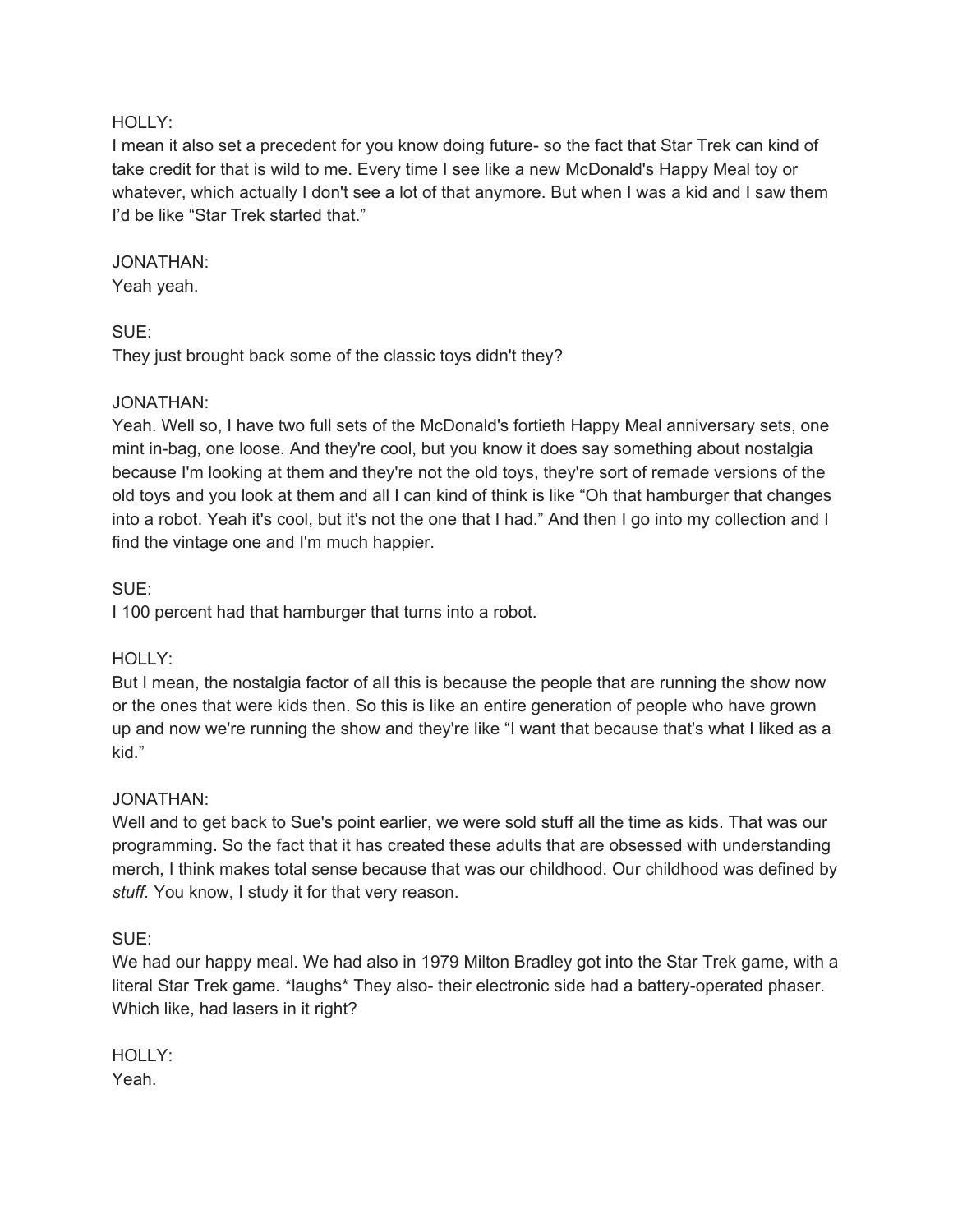\*laughs\* Yeah.

SUE:

Like, a laser pointer type lasers. Which seems a way ahead of its time for 1979.

### JONATHAN:

Well, they had to compete with the Star Wars game, which is pretty cool but also kind of low tech compared to that. Yeah, it was. It was awesome. Also in 79, by the way, with that movie a company called Knickerbocker released some pretty cool plushes. And I'm holding the Captain Kirk plush right now from that.

### HOLLY:

\*laughs\* With the- it's got like a squishy head right? Yeah like that it's rubber? \*Sue laughs\*

JONATHAN: Yeah!

HOLLY: There's one yes in the Star Trek archive too. Those are actually really cool.

JONATHAN: Oh they're great.

HOLLY: And he's wearing his Admiral's uniform yeah?

### JONATHAN:

He sure is. And he's got little- he's got a little Velcro on his hands so you can like Velcro him to something or to himself.

HOLLY: Or to himself right? So he can hold his own hand?

### JONATHAN:

Right. But I don't really know like how many things you can Velcro him to unless you're doing it to your shirt, because there aren't too many other Velcro sensitive places you know? But I guess you could drag him along with your shoes if you have shoes that are Velcro. I don't know. But he's cool. Like it also speaks to what we were saying before of like "Yes, you clearly did not know what to do with this property because *this exists* alongside the game, alongside everything else we're talking about." And there is a question of like "OK, who is this *for*?" Well you know now it's for me, but at the time I don't know. But it is a cool little odd piece. I do like it.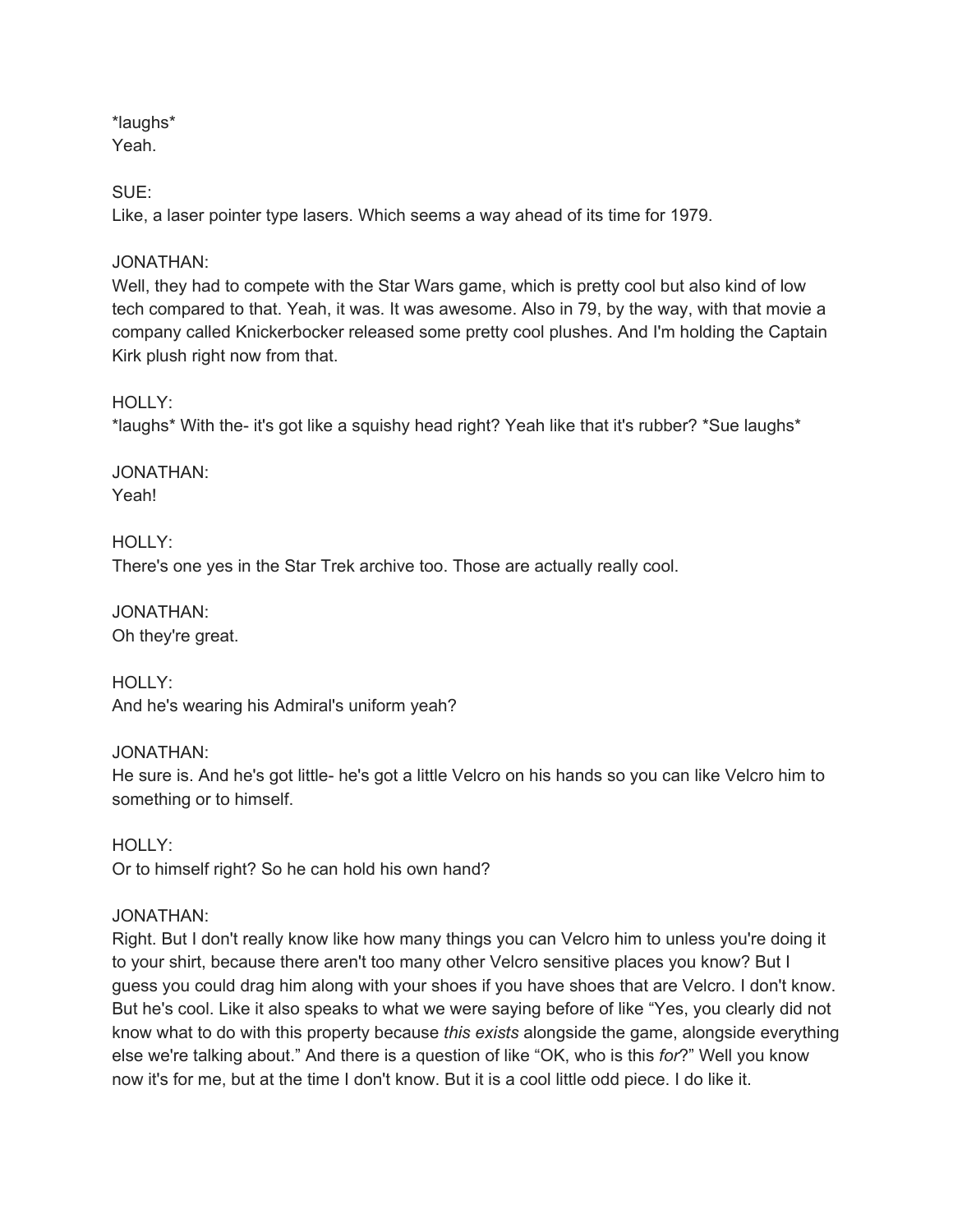HOLLY: And they made a Spock? They made Kirk and Spock.

JONATHAN: They made Kirk and Spock.

### HOLLY:

Did they make anything more than that? I didn't think that they did, because no I mean those are the two that the CBS archive has. So yeah I didn't think that there was any more. I liked those. I thought those were cute little guys so..\*laughs\*

### JONATHAN:

Same here. Well, so I think that if we're talking about the 70s we should probably talk about the Star Trek comics that came with the record.

HOLLY: Oh, I have some of those!

JONATHAN: So, me too. Right?

SUE:

You can find these a lot of places. I've seen them in Vegas a lot.

### JONATHAN:

So here's the deal with that. Like, they're cool as a concept, as a product. And the idea of sort of learning to read through these things is cool. But if you know the Star Trek comics that came with the record you know that Uhura is replaced by a white blonde woman in those comics. And so for talking about sort of merch decisions that were made that fundamentally change the source text, there was one big one in the 70s and it was *that*. And I think that we sort of have to acknowledge that and say like, yeah merch certainly doesn't always get it quite right in ways that are not exactly funny. Like I wouldn't point to that, and be like "Oh ha ha." It's like no it's a serious kind of oversight.

### HOLLY:

Yeah. That's actually- I would have really loved to have been a fly on the wall in the conversation that led to them doing that, just to see what their thought process was. I mean *obviously* I kind of know what their thought process was. But yeah that is definitely problematic.

JONATHAN: Yeah.

SUE: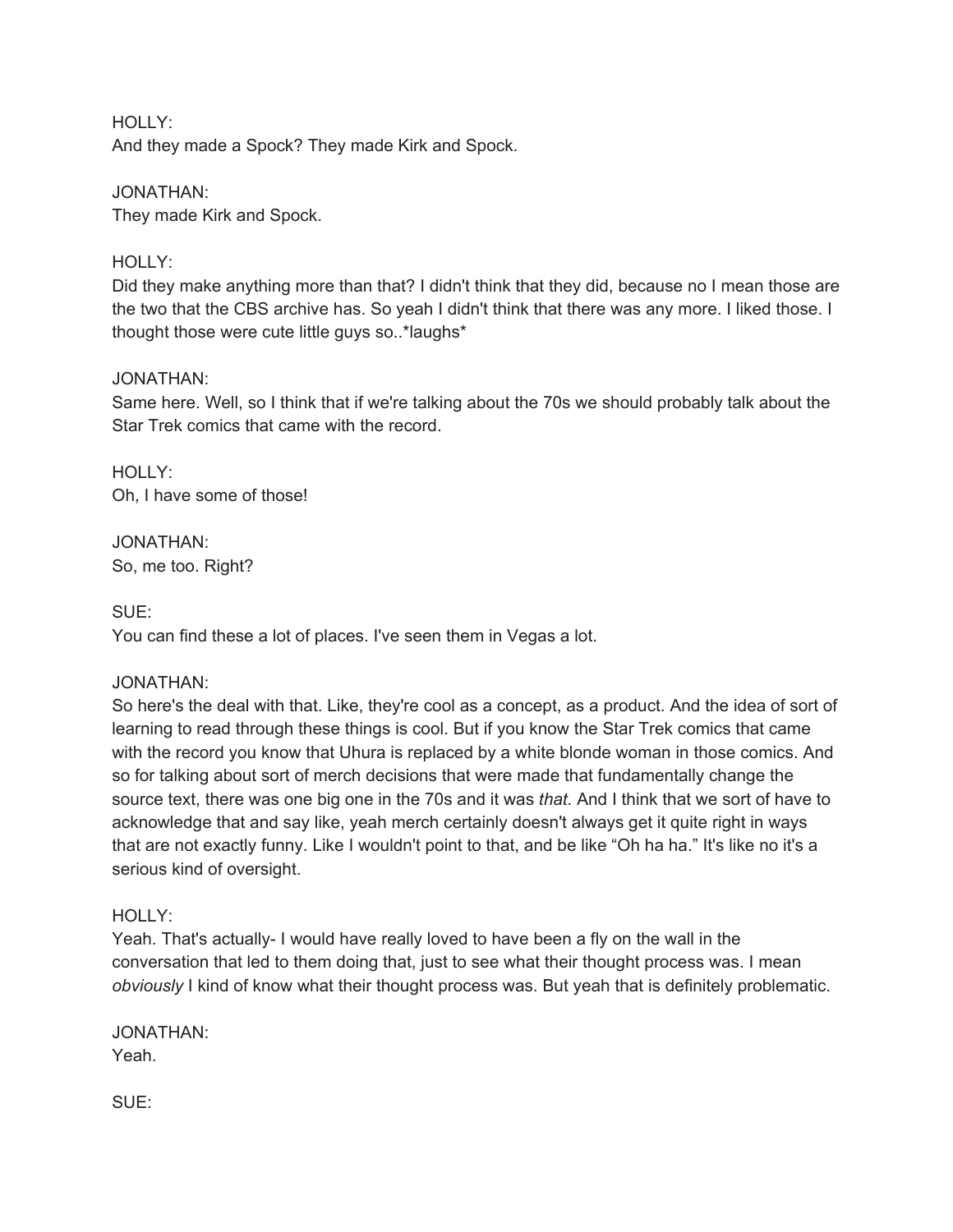The story that I have heard is that the colorist had never seen the show. So they were just guessing. But I don't know how true that is.

### HOLLY:

That's the same argument that they had for the animated series back in the day, the reason why you know Tribbles were pink and all of that stuff was that the colorist was *colorblind*.

### JONATHAN:

Right, or racist.

### HOLLY:

\*laughs\* I mean the same, but I feel like that's a weak argument.

### SUE:

Yeah. And sorry, the animated series book by you know friend of the show Aaron Harvey *debunks* that. And that was just- that pink-purple thing? Was just that guy's color scheme. That's what he liked. That was his like color theory.

### HOLLY:

So that whole thing is like completely untrue. Which is why I think that, you know, them saying that about those comics is probably also untrue.

### JONATHAN:

I agree. I mean, because if I'm assigned to make something out of something I've never seen, at the very least I will ask somebody "Hey what does this person look like?" And they will tell me.

### HOLLY:

I mean I feel like that's what you do as a professional, you do your due diligence so that you can do your job. \*laughs\* That's incorrect. \*laughs\*

### JONATHAN:

Fun times in the 70s with Star Trek. In terms of interesting mistakes though, the next item that I'm holding from this era is the collection of paper party plates from the \*all laugh\* time in which the USS Enterprise is listed as NCC 1311. \*all laugh\* McCoy is wearing yellow. Kirk is wearing red. They are branded as "fast color plastic-coated plates for hot or cold food." This is the eight to six and three quarters inch plate variety. I don't see an exact date on them but they are from Party Creations. I'm assuming late 60s early 70s as you might guess on those.

SUE:

I think I was with you when you found those.

### JONATHAN:

You might have been. Yeah well- yeah \*Sue laughs\* that's possible actually.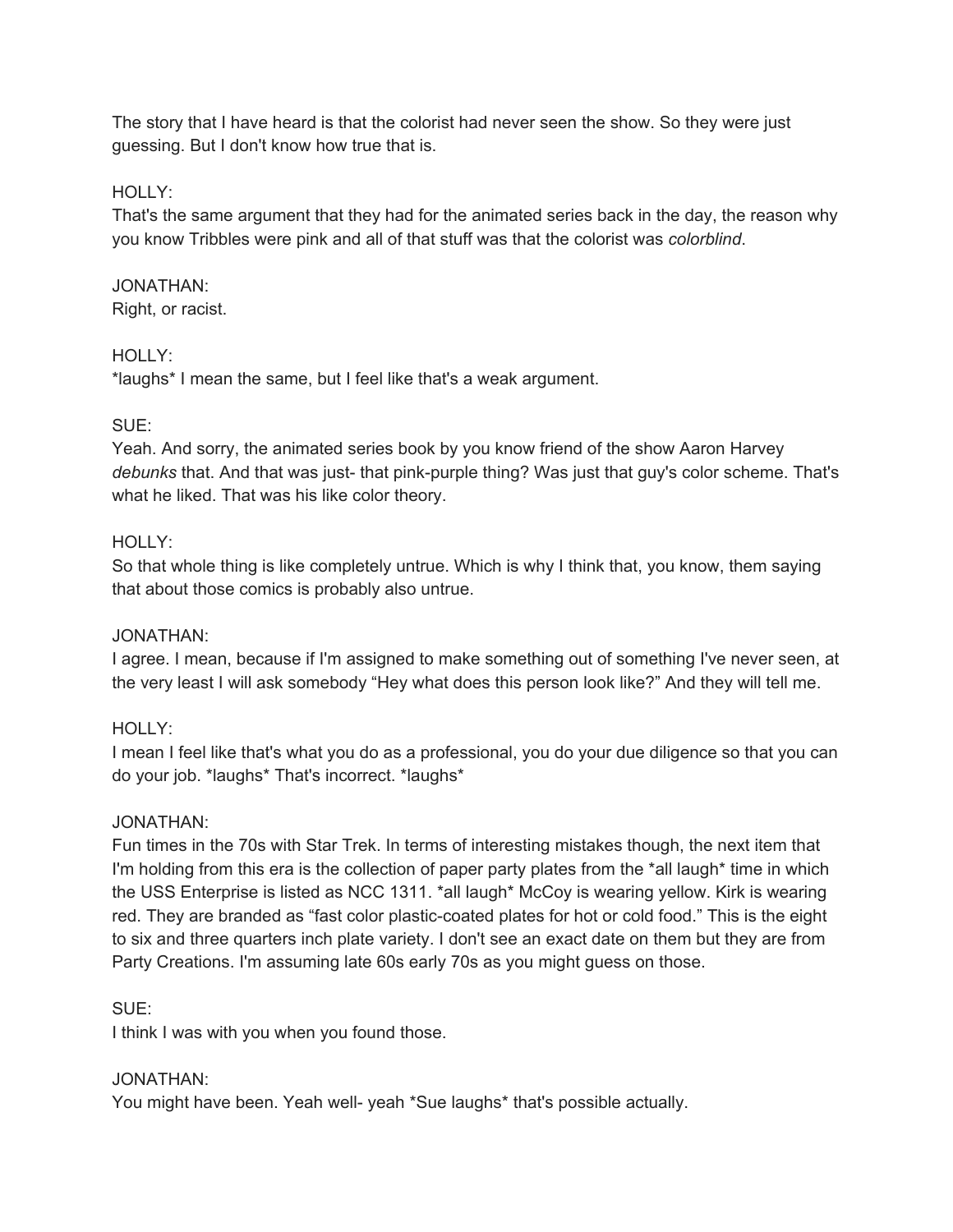HOLLY:

If I remember correctly they also had napkins and cups. I think there's a Mylar balloon that was part of that collection as well.

SUE: Oh my.

JONATHAN: Yes.

HOLLY: And yeah they were also ridiculous. \*laughs\*

SUE: I do think we need to jump into the 80's.

JONATHAN: Yeah, probably should.

SUE:

This is where some stuff really started picking up, because of course at the end of the decade you have Next Generation.

HOLLY: But the beginning of the decade was so sad.

SUE:

It was, because of what happened with the motion picture. Nobody really wanted to license Star Trek movies. Wrath of Khan had almost no licensing in 1982, although there was a digital wristwatch that was label slapped. It was basically like a Space Invaders game. And the one I think is really cool, the Hamilton collection plates started in 1983.

HOLLY: \*groans/all laugh\*

JONATHAN: Holly summed it up well.

HOLLY:

Those are another thing that I see and just ironically love, because yikes.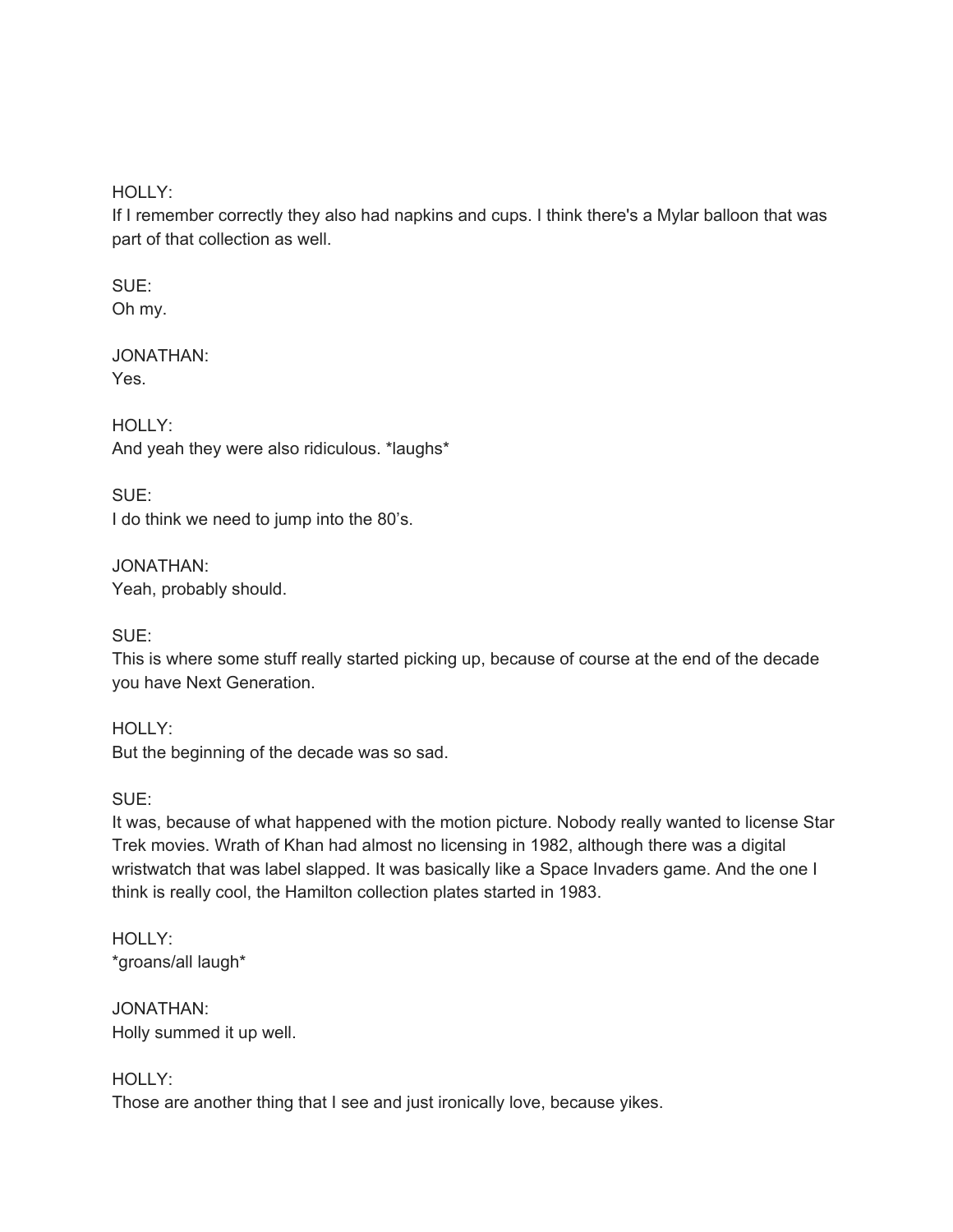#### SUE:

I mean those were, just I remember those everywhere in my childhood. Not necessarily the Star Trek ones, but like decorative collector's plates were everywhere. \*laughs\*

### HOLLY:

Yeah. Those were like- I mean I just feel like I would see them hanging on the wall at my grandmother's house like that was-\*laughs\* I have to be honest, I don't know what their target market was for that. Like moms, I guess? \*all laugh\*

#### SPEAKER: M1

It's yeah- I mean it's a "Hey you know a little so and so likes Star Trek. I don't really know what Star Trek is. But hey! I saw this ad for a plate in this magazine I was reading so-"

#### HOLLY:

I mean, if it's a kid are you giving a breakable plate \*Johnathan laughs\* that you can't eat off of them?

JONATHAN: Was that just my family? \*Sue laughs\* I don't know. \*laughs\*

HOLLY: Why would you keep that to a child?

JONATHAN: Good question.

SUE:

I had one. It was after Voyager started, so I am just trying to think what age I was. I had to be 15 or 16 \*laughs\* and I had on my wall in my teenage bedroom a Hamilton collection plate of the four doctors.

HOLLY/JONATHAN: Nice.

SUE: \*laughs\* And I thought it was the coolest thing.

HOLLY: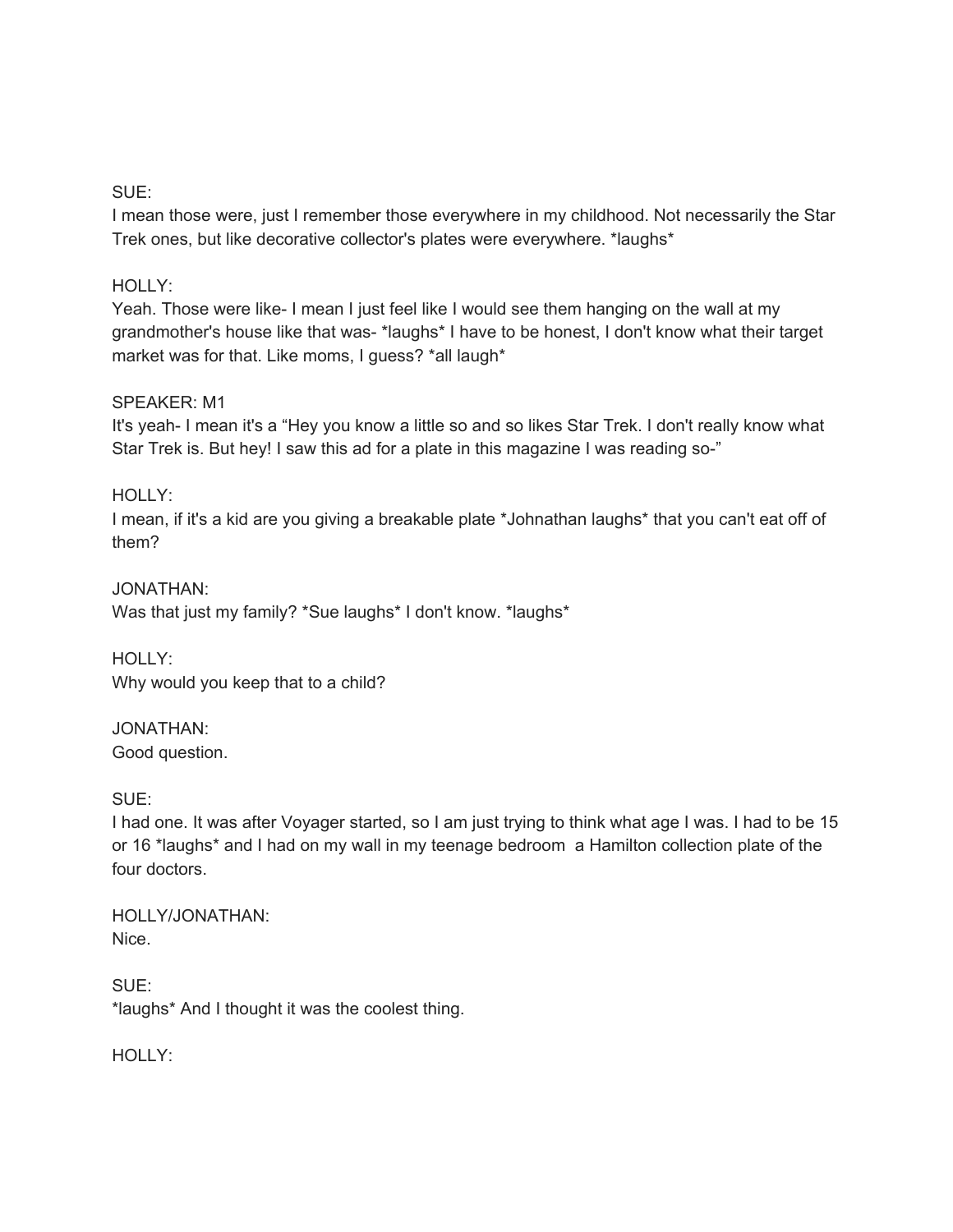Those are- if you ever go to the Star Trek convention in Las Vegas, there is one vendor in the vendor's room that always has a ton of those and they're just so fun to look at to see what little vignettes Hamilton thought to put together. Especially when you got into like the mid-90s.

JONATHAN:

Whenever enough of them- like isn't that the apex of like collectors? They're like "You know I don't even care. I just eat off of mine."

HOLLY: But they literally say "don't eat off of them"

JONATHAN: \*through laughter\* I know but-

HOLLY: You can poison yourself with the paint! \*Sue laughs\*

JONATHAN: Whatever, I need to put my taquitos *somewhere*.

SUE: Oh my gosh. \*Johnathan laughs\*

HOLLY: Do you use your paper plates man?

JONATHAN: I know, but you're right. \*laughs\* They do come up like just in *en masse* in these conventions, and I love it every time I see them.

SUE:

All right. So 1984 we get ten point articulated action figures for Star Trek three, from \*pause\* Ertl?

HOLLY: Yeah.

### JONATHAN:

I like Ertl, yeah. I like Ertls stuff. I think that often they're an overlooked kind of contributor to that. Their three and three quarter inch figures are, I think, quite wonderful. I mean they've got the monster Maroons on and they're cool. I have some in box and I really like them.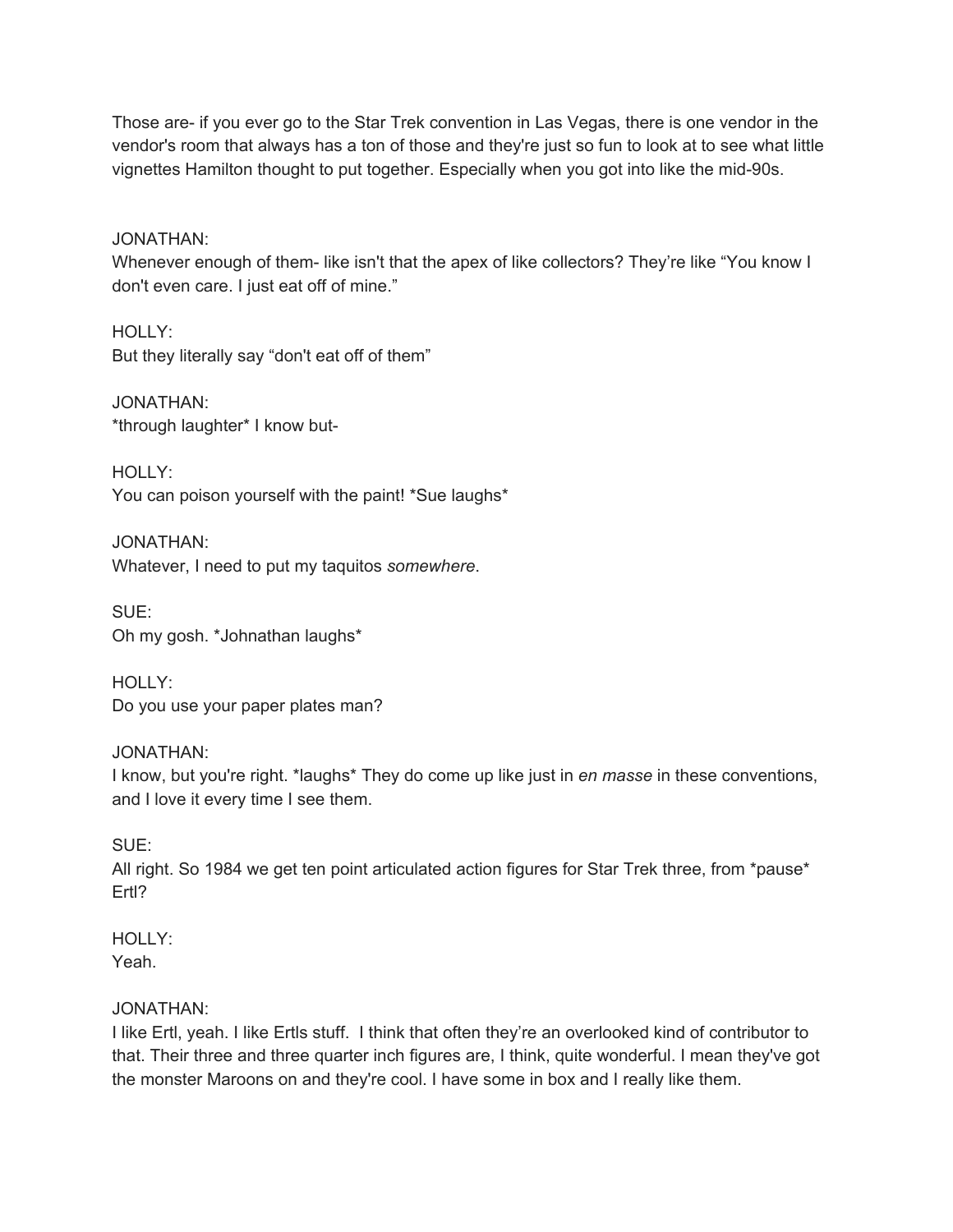SUE:

And while we're on the original series movies, we have to mention the 1989 Kraft marshmallow dispenser for Star Trek Five. \*all exclaim in excitement\*

HOLLY: I had one!

JONATHAN: Me too!

HOLLY: I have one and I take it camping with me and I actually-

JONATHAN: Do you really?

HOLLY: I actually use it. Yeah. My friends and I go camping every September and-

SUE: Do you call them marshmallons?

HOLLY: Yes, we do! And it doesn't really work. \*laughs\*

JONATHAN: Yeah. I can't bring myself to open mine. I'm so glad you've opened yours.

HOLLY: Yeah. I mean I still have the original box that it got like mailed in, or whatever. And it has like all the little slips inside that say-

JONATHAN: You got the coupons?

HOLLY:

Yeah, I have all of that. But we actually tried it one year, I still take it camping as a nostalgia thing but we don't use it. The first year I had it we tried using it and the marshmallowsmarshmallons, excuse me. They just like stick to the side, like it doesn't actually dispense. So yeah, it's so fun. It's such a fun little thing.

JONATHAN: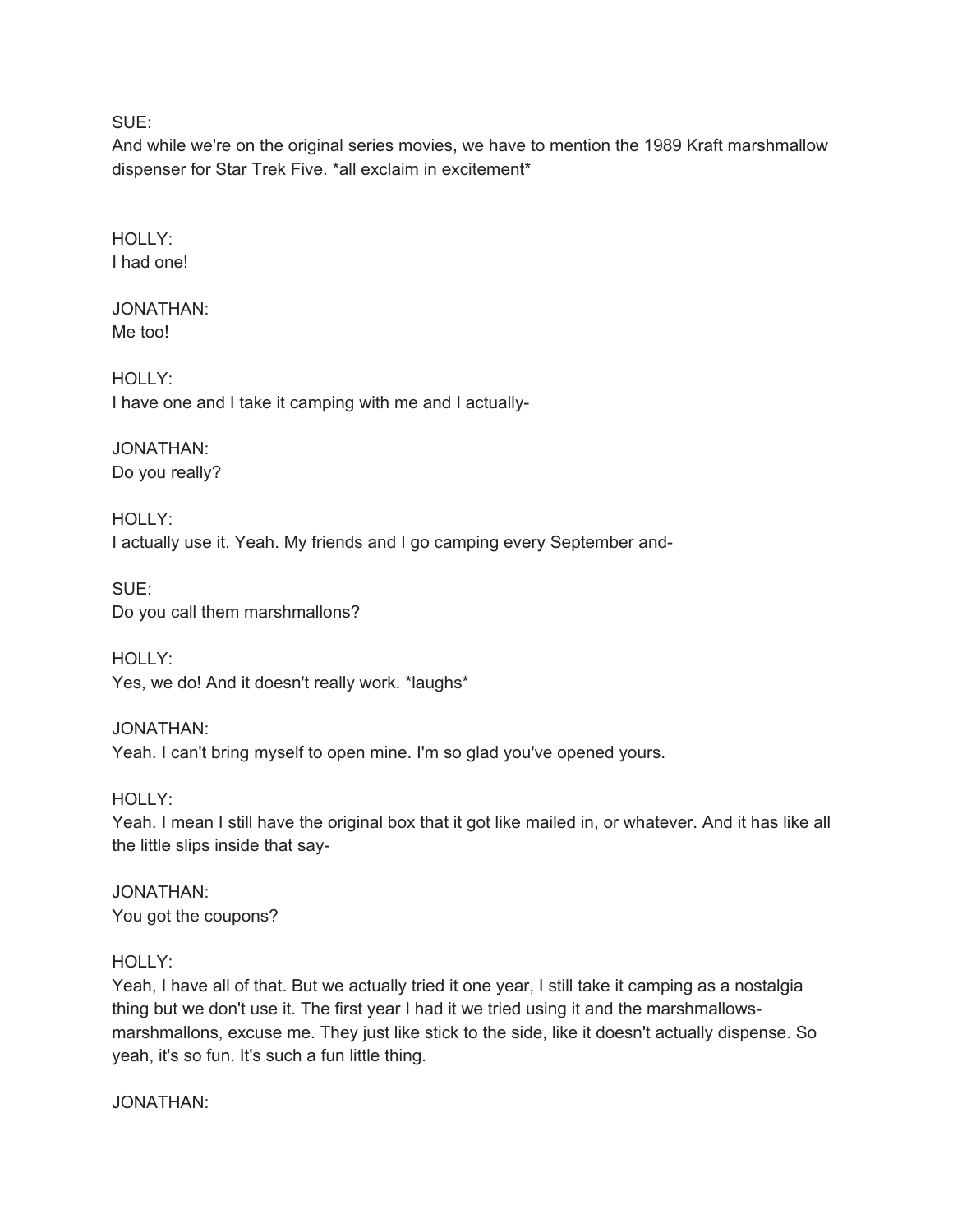It's a great product and I am so glad that this podcast has now turned into the marshmallow dispenser appreciation club, because I also love that \*Sue laughs\* and it's really cool. Well and I mean it does bring up sort of an interesting side of Trek merch too, which is the mail-away. And the mail-aways have kind of been there, as we point out, really since the beginning but this is like sort of tying in Kraft and then other things would tie-in.Like Kellogg's, T.W.A. not with the mail-aways, but to just backtrack a little bit to 86 they- on their flights gave out playing card packs if we all remember it. You know the days where you could get playing cards on airplanes. I actually never asked for- I don't remember those days. But I'm sure someone does. And the playing card packs were branded with Star Trek for the Voyage Home on video cassette. It was like the first videocassette tie-in product, and it was for that. I have it right here in front of me. So just the stuff that you got from other companies that just decided "Oh we'll do Star Trek" I think is pretty cool. And the marshmallow dispensers in that category.

#### HOLLY:

The last time I brought this marshmallow dispenser out I was in Yosemite too.

#### JONATHAN:

\*sighs\* Perfect. \*Holly laughs\* Did you sing? Did you do the-

#### HOLLY:

We did! We did the row row row your boat thing. I was with a bunch of people that work at JPL actually. \*laughs\* Those are the people I go camping with, a bunch of people that work for NASA.

#### JONATHAN:

I admire your life deeply. \*all laugh\* I just want to say that, you have an awesome life.

SUE:

Well, as we get to the late 80s we have to talk about Next Gen merchandise. And that brings us to Galoob.

### HOLLY:

Yep. Their action figures.

### SUE:

And they apparently, I did not know this until this week, produced a four-inch Enterprise toy that was a prize in honey nut cheerios.

#### JONATHAN:

So I have that. I have that toy. The thing is with that toy, that's part of the story. The whole story is that, yes, you could get it that way. Or you could get it by buying one of the larger model kits that sometimes, you know, in a very very limited edition way would have that thrown in. And it was actually technically like kind of a small model, you did have to put it together a little bit. But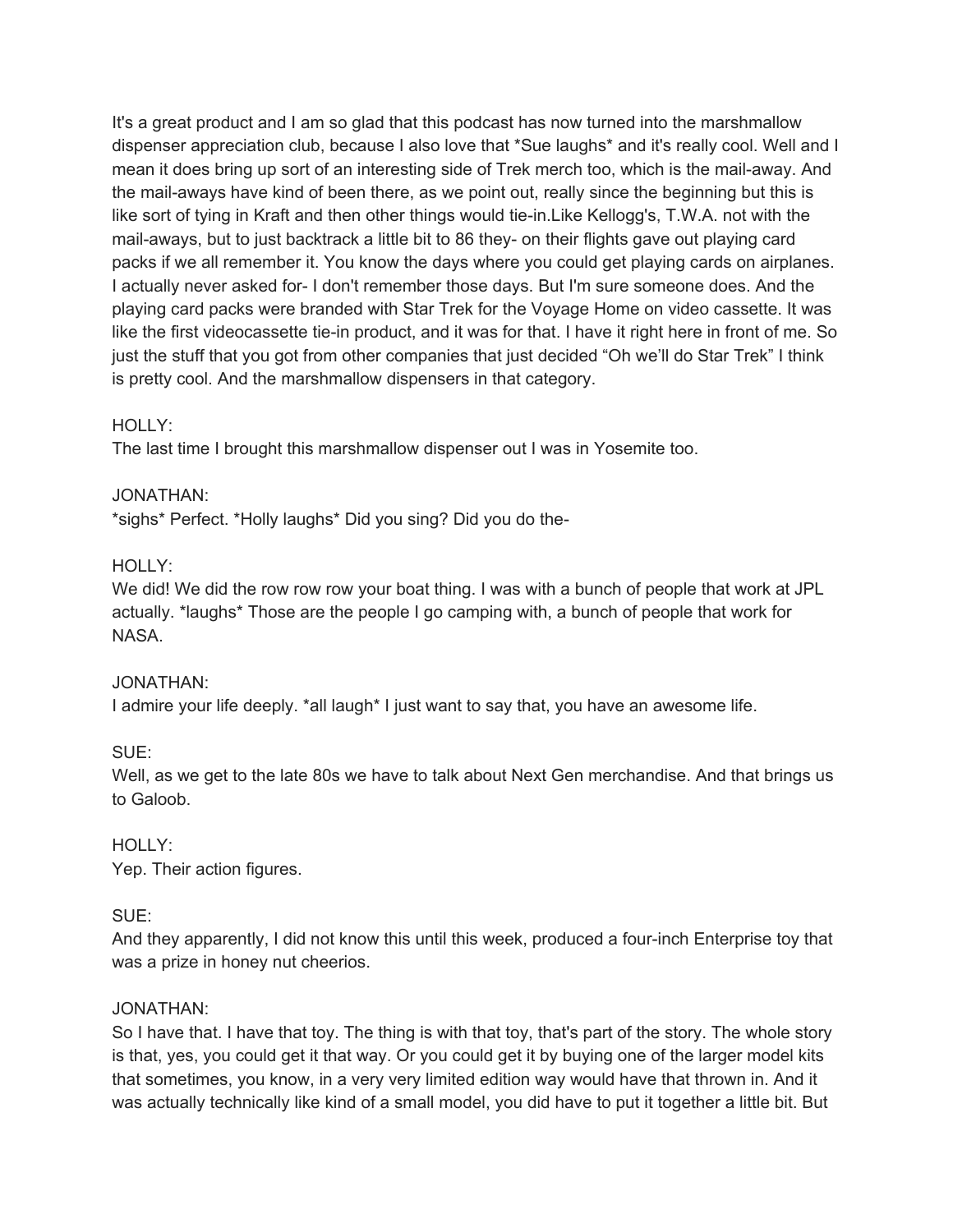what was cool about it was it came with this booklet that showcased all of the Galoob action figures in it, and that I have that as well. And it's really cool because they were never really advertised *that way*. I mean it's such a dramatic kind of booklet. It's really a cool piece and it was the first sort of announcement that "The new Trek is now stepping into the world of toys" and you know if I were getting that at the time I would have thought "Oh cool. This is really exciting." And the Galoob figures are great. Galoob is a company that I- and I voiced this before, I have my issues with mainly because of their treatment of the female characters in Star Trek. AKA: not really producing them outside of Tasha Yar, and then kind of when asked about it *years later* a couple of the former executives from Galoob were sort of like "Yeah we would have. We were totally going to do that if there was another wave. We would have produced the women and other aliens." And that's a direct quote from them. And I'm like "So that's kind of how we're lumping you know people like Crusher and Troi?" It's like- that doesn't- that's not fair. That's not fair to who they were on the show and just to female characters in general. And so that's really what disappoints me the most about Galoob.

### SUE:

That is unfortunately a trend with Next Gen merchandise, specifically for Crusher. And I mean, everybody who listens to Women At Warp knows, I'm biased. \*laughs\* But typically if, going after the first season after the departure of Tasha Yar, if a line was going to include one of the women characters they were going to pick Troi. And so there is a significant lack, in my opinion, of crusher merchandise throughout the TNG era. And in fact I have every single licensed Beverly Crusher figure, and they all fit on one shelf.

### HOLLY:

Yeah. And I think that the part of the reason why that's unfortunate is you think back to the original series and how the trio was Kirk, Spock, and McCoy. McCoy being the doctor, and the doctor is an important part of the way that they would set up a cast is that you had to have a doctor. Every series has a doctor. And the fact that not only is she a woman but she's the doctor in this scenario gets left out of the merchandising is disappointing.

#### JONATHAN:

Yeah I mean, she's a doctor, she's a single mom, I mean she's an incredible character. And I agree with everything you said. It's "disappointing" is the word.

### SUE:

All right. So there is still so much more, we got to start powering through some of this stuff. \*Johnathan laughs\*

HOLLY: Playmates!

SUE: We'll be here all day.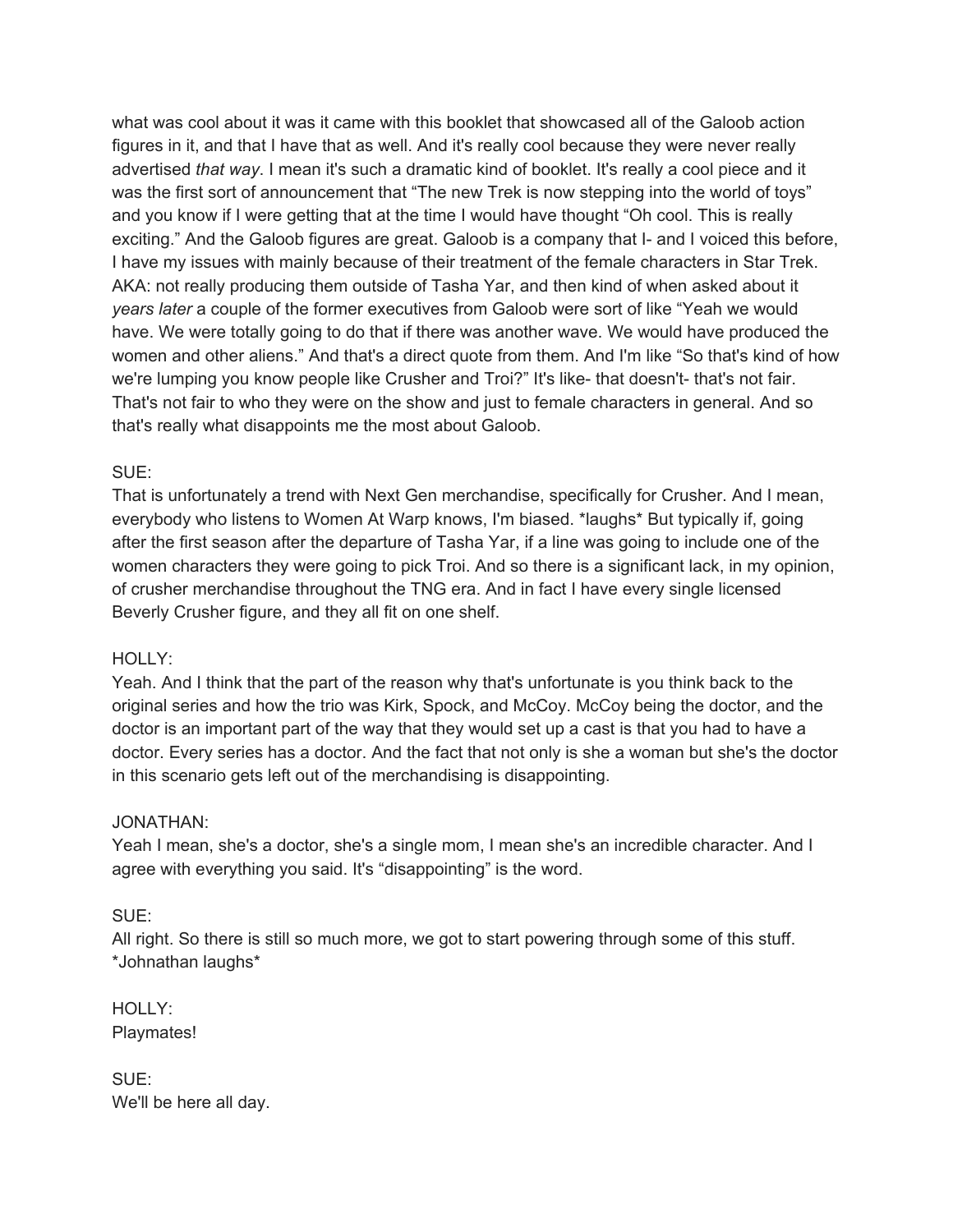#### JONATHAN: Playmates!

### SUE:

Playmates is ninety-two, but first Hallmark ornaments started in 91.

### HOLLY:

They did, and this is one of the things that I think that, you know, people kind of choose to focus on. And I understand why. They're still producing product up to this day.

### SUE:

I feel like it's easy to be a completionist if what you're doing is Hallmark ornaments.

### HOLLY:

Right! Which is why I think it's a good thing to choose to collect.

### SUE:

There's a couple a year, there is plenty of notice, its the same time every year. They're not ridiculously expensive.

### HOLLY:

I mean, unless you get something like- I feel like the toughest one to find if you started collecting today is the original Enterprise that they made. And I believe that was the first one.

SUE: Yeah that was the first one.

### JONATHAN:

Well, and the convention exclusives and stuff, like they always have something for New York Comic Con or something like that. Right?

### HOLLY:

They do. They usually have one for San Diego and that one is sometimes difficult to find. I think they had a gold plated one when I was working for CBS. Yeah, it was kind of difficult to find cause it was an exclusive. I mean yeah. If you're a completionist that's a pretty easy thing to go with.

### JONATHAN:

Right. Right. And they were the first really to make animated series merch. I mean, because they just did the ornaments for a couple of them from the animated series. I think they made a M'ress and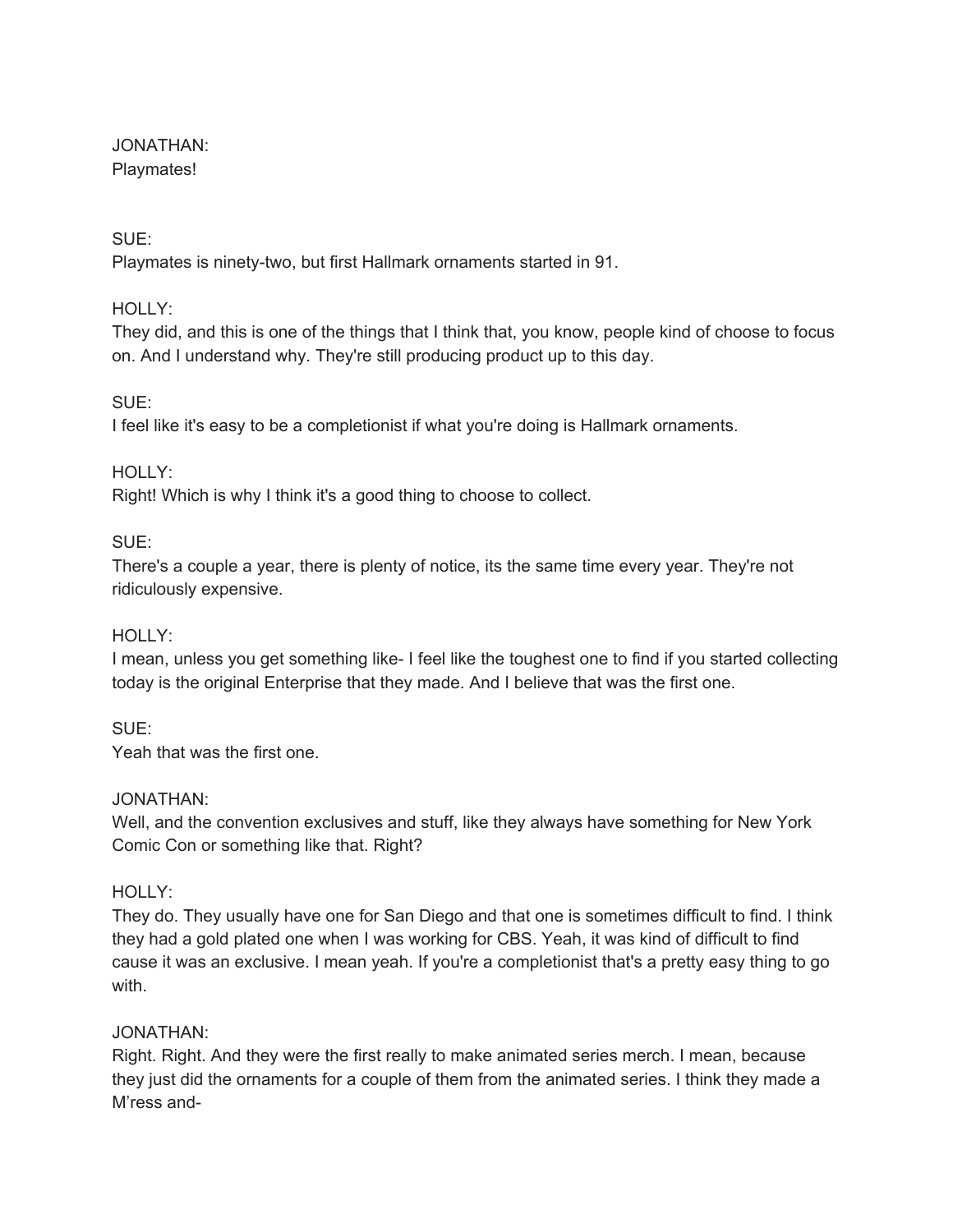HOLLY: Arex yeah. I love Arex. I love him.

SUE: Back to Playmates in 92.

### HOLLY:

Which were- those are the action figures that I grew up with.

### SUE:

Oh yeah. And that first license- the first time they were licensed, only lasted six years. It was ninety-two to ninety-eight which is kind of astonishing for the amount of action figures they produced.

### HOLLY:

Right. Because I mean, there were so many like little one-offs that they produced. You know, this character wearing just this specific outfit. \*laughs\*

### JONATHAN:

Right. And some of those are quite sought after. I mean, Data in the red tunic is really really sought after. And obviously, you know, the more common ones are frequently in the dollar bins at some of these toy shows and conventions, but the rare ones I mean still are pretty looked after. The Thomas Riker one, you know dropped in price recently, but when I was a kid that was all the rage. And also that, you know, Tapestry Picard, and more mail-aways with those and you know more of those included with other things. Like the VHS that came with the Worf action figure, that was Playmates. So a lot more sort of intermingling of figures with other stuff there.

### HOLLY:

Remember the Tom Paris as like the mutation of himself from Threshold?

### JONATHAN:

I've given that as a gift so many times. \*all laugh\* Yes.

### HOLLY: \*laughs\* Worst episode.

### SUE:

I do want to note that Jonathan, you and Jarrah did an entire episode of Women At Warp on these action figures. That is this episode S5 released back in March 2016. Can you believe it? \*laughs\* So for *a lot* more detail on playmates in particular go listen to that episode, because we don't have time to do it here.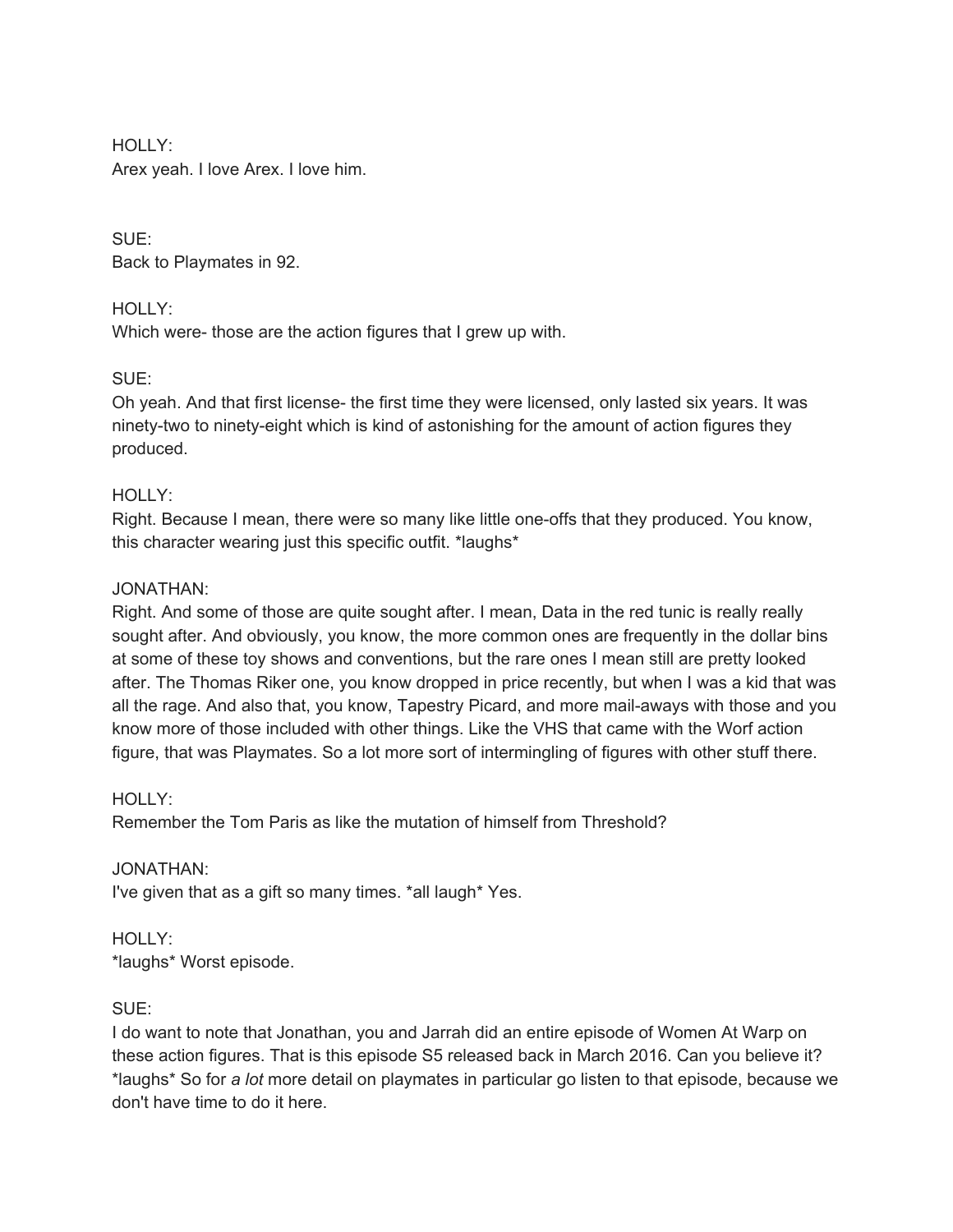#### JONATHAN:

But it does say something like, once you drop that name it opens up all of this. And I think that that says something just about the power of that figure line, that we all are just so invested in.

Something that I love, and I had right from the start was the 1996 30th Anniversary Star Trek Barbie.

HOLLY: I have a set too.

JONATHAN: Yes, same.

### SUE:

I could have sworn that there was- that somebody told me that Barbie made a Star Trek set a lot earlier. Like in the 60s and that this wasn't the original but I can't find evidence of that.

#### HOLLY:

No I think 96 was the first time Barbie was- I mean we did as the 30th and then we did the 50th which I was part of that. That was an interesting process. \*laughs\* Yes especially the Vina Barbie doll was interesting to do. But yeah I think 96 was a first time Barbie was directly involved.

#### JONATHAN:

I really doubt Mattel would have done that in the 60s. They were marketing, you know, in a pretty traditional way to a girls market. I don't know that that's something they would have even taken the risk on then.

### SUE:

So 2001 we had Art Asylum and Diamond Select come onto the scene. They started with the Enterprise figures, and even one of their TOS era phasers was used on-screen in Enterprises mirror episodes. And now that phaser is sought after as a screen used prop. So that's pretty cool. I'm just gonna power through til 2009. We had a burger king toy tie in- sorry, McDonald's for Star Trek 2009.

JONATHAN: Yeah, with cups.

HOLLY: Yeah, I have a couple of those cups.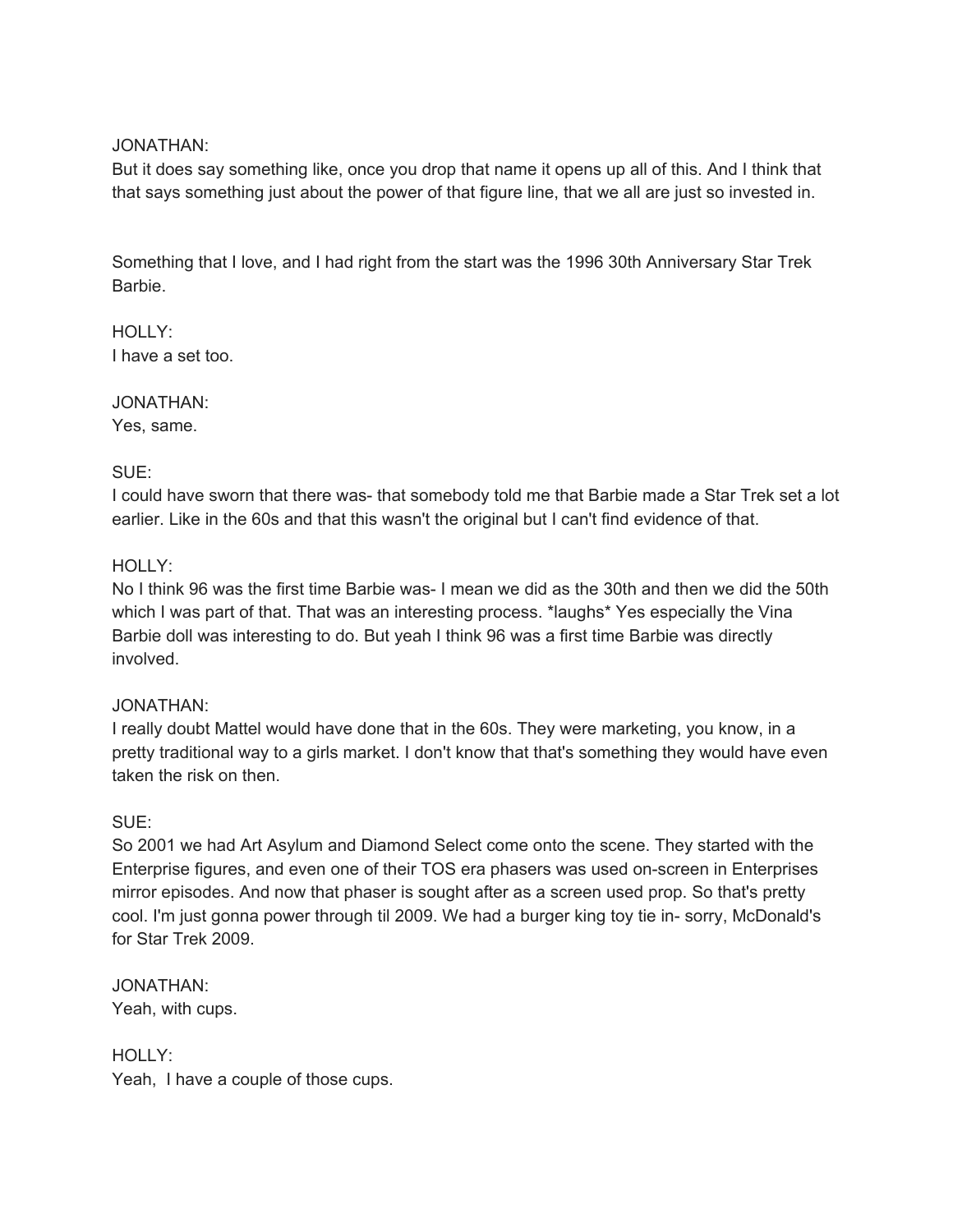#### SUE:

I have the weirdly shaped Spock on my dresser. 2008- 2009 playmates came back on the scene for part two. That's also when we got Qmx was licensed for Star Trek 2009. They got a fuller license for everything in 2012. 2012 also got us Eagle Moss and they started their ship replicas. 2013 Hasbro was licensed for Star Trek Into Darkness, and we got the Kre-o. The sort of block Lego-esque Enterprise.

HOLLY: Yeah.

JONATHAN: Yeah, pre-Funkos.

#### SUE:

2013 brought us Funko Pop. I have- I'm going to spend a little more time here because I have some Funko Pop issues. Which includes, that the original line the TOS line was Kirk, Spock, and Scotty. Not even McCoy, Scotty, a generic Andorian, and a generic Klingon, and an Orion slave girl.

#### HOLLY:

The reason that they did Scotty was so that they would have a redshirt. Yeah. So that they would have all three colors and then they did.

#### SUE:

I suppose that makes sense. But the one woman character released is literally a slave. \*Bitterly\* Which is great. The Next Gen figures were Picard, Riker, Worf, Geordi, Troi, Data, Locutus, and a generic Klingon which looks exactly like Worf. \*Holly laughs\* So-

HOLLY: No Beverly.

#### SUE:

No Beverly, no Uhura, no really anybody in any of the woman characters except for Troi at this point. And for the Star Trek Beyond line they did release Uhura- Sorry Uhura, Bones, and Jaylah. So it was a much fuller cast for Star Trek Beyond figures. There were nine of them but they had not released any more; there were no DS9 or Voyager figures. And it appears that Funko no longer has the Star Trek license, if you search their website.

#### JONATHAN:

Yeah. I don't think they do. Everything you say is spot on, and it's something I've written about with Funko too. It's because there are other sort of ways in which they do this. When they released their Jurassic Park cause there were no human female characters in that line except for Ellie who is not independently sold. She was sold as part of the gas jeep, which was branded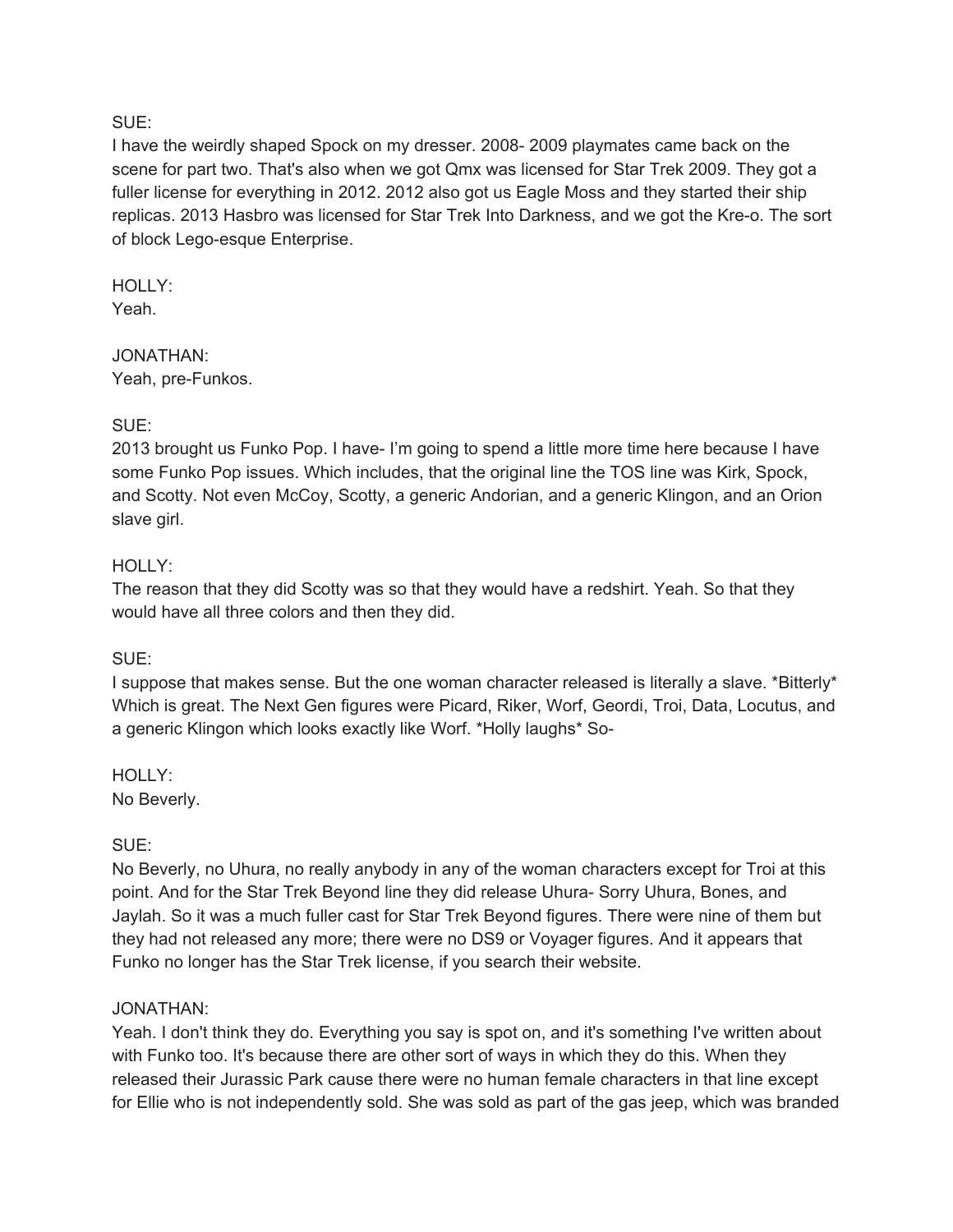as "Gas jeep" and you just sort of got it and there was Ellie in it. So I don't know what's going on. It's really troubling though, and I think you're right to call attention to it.

SUE: But moving on from Funko, we'll jump to the fiftieth anniversary.

### HOLLY:

Yaaay!

### SUE:

We've got more Barbies, we got Build-A-Bear, we got Mac Cosmetics. Mega Bloks, the Wooden Pin Mates I think came out of the 50th anniversary collection. I'm sure there's more that I'm missing.

### HOLLY:

Yeah the Barbie I mentioned before I was involved in that, Mattel would come up to the Star Trek archive with little heads of the Vina character, which was San Diego Comic non-exclusive I believe. And several different versions of the green, and I remember on two different occasions them coming up and us having hours long conversation about this shade of green and whether it should be a blue undertone, which is what I was fighting for, a yellow undertone, which I thought was more Enterprise-esque and so I was fighting kind of against that. But yeah I have \*laughs\* many fond memories of talking about that shade of green.

### JONATHAN:

Right. And by the way alongside this stuff, maybe a little bit before, the Kellogg's mail-aways continued right? So you've got 2009 shirt through the Kellogg's mail-away for the 2009 movies, and the communicator badge, and so it feels like along with this there's the constant kind of simmering of merch outside of toys or surrounding toys.

#### HOLLY: The 2009 film had waffles too.

JONATHAN: Yeah yeah yeah yeah right!

### HOLLY:

Ridiculous. Yeah the Mac cosmetics was fun to work on too. I mean they built that huge situation for \*Sue laughs\* selling it at conventions, and it started at San Diego Comic-Con and it was outdoors and stuff and then when they wanted to bring it to the Star Trek convention in Las Vegas, which doesn't really have an outdoor space and even if it did you wouldn't want to be out there in the middle of August. They ended up being able to put it inside in the vendors' room but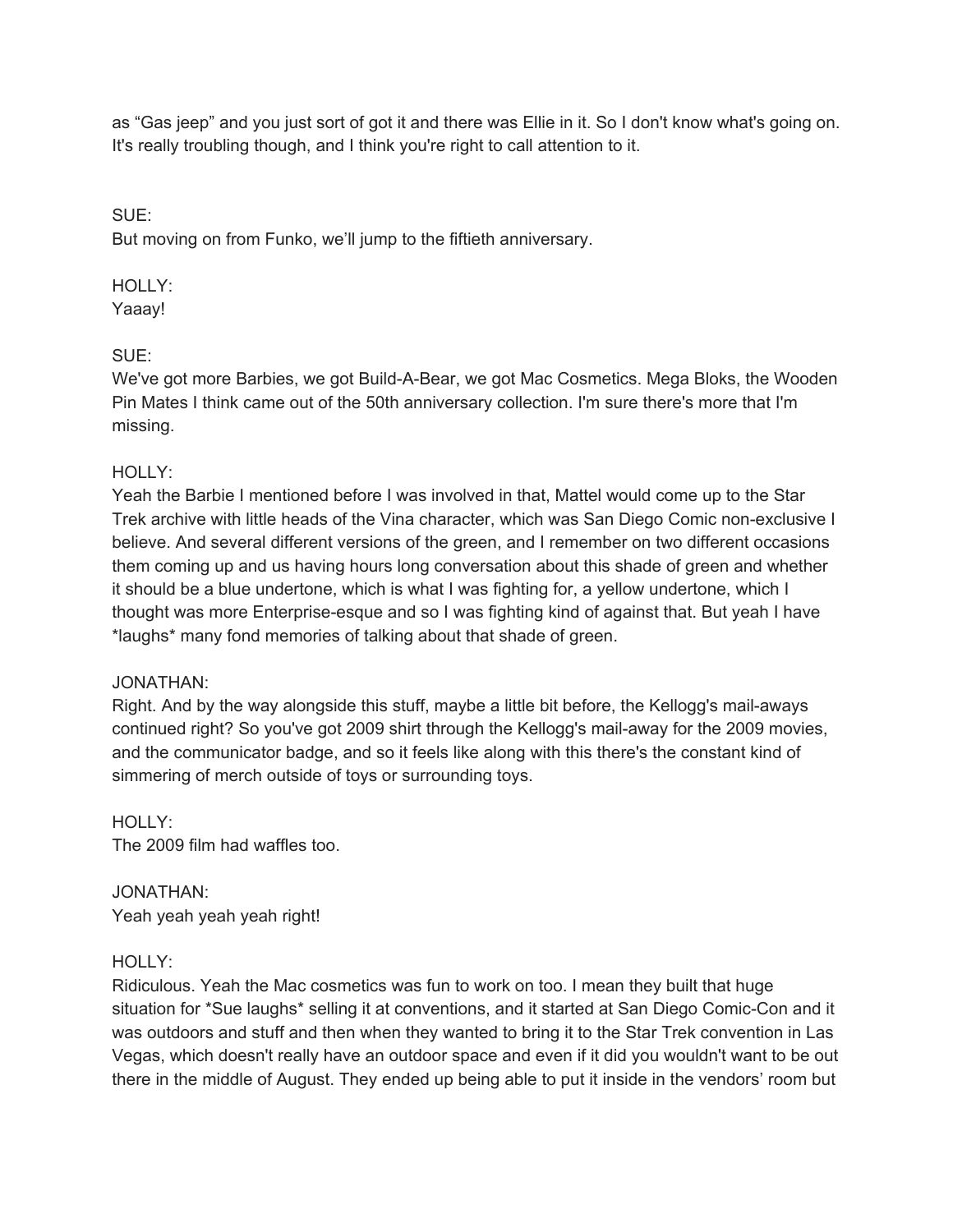it *just* came in under the ceiling. But yeah Mac did a really good job investing in that line and then the marketing for it. So I have a lot of friends that still have some of that product.

### SUE:

Oh, I definitely do. \*laughs\* So since 2016 anything new? I couldn't think of anything that has really been released as a line. I know we've gotten some Titan minis for Discovery. We've gotten the Gentle Giant Saru bust. We've got Picard wine and wine glasses.

#### JONATHAN:

Diamond select has done- they did the Kirk and Spock from the Abrams movies, plus a Borg which was actually really cool. A Borg where you can replace eye pieces and arm pieces and stuff like that.

#### HOLLY:

There's been a lot of books. They've done a lot of interesting books. They got into doing a lot of autobiographies of the captains. They got into doing some parody books like Fun with Kirk and Spock and stuff like that. So I feel like they're- and then obviously like the alcohol that they've gone into, the spirits, and the wine, and there's actually a beer licensee as well. So I feel like yeah they're getting into more and again, this is a result of you know when we were kids and now we're adults and we want more things that pertain to our age. Now one of my favorite things that's out right now that started when I was working for CBS was the line of bags and purses that A Crowded Coop did. They've since renamed themselves The Coop, but when they started they had bags that they were just putting the logo on, again. I have this purse that's a black bowling style bag and it was, you know black, and it had the three colors on it. It was really nice and then across the top it has a Star Trek logo in gold and It's very big and very gaudy and I recall having conversations with Marion Corddry at CBS who is my co-worker and is now in charge of the licensing arm of things like, "It should be like a lot more subtle" and they really took that to heart and they still to this day are producing items that are more like, again I used to call it a secret handshake, and my favorite thing that they have produced is the Klingon bags. There's a messenger bag that you can carry around a laptop in and there's a purse. The messenger bag has a Bat'Leth on it, but it doesn't say Star Trek. It's got a Bat'Leth, the strap on the messenger bag is a Klingon Baldric like Worfs, that's not on the purse. The purse is just a black strap and then you open it up and the lining inside is a bunch of Klingon weapons, but the only thing that says Star Trek on it is this little thing on the inside, a little tag on the inside. So if you're walking down the street with that it just looks like an ordinary purse. But if you're a Star Trek fan you know "Oh my god that's a Bat'Leth. That's a Klingon purse!" which is- so that's one of my favorite licensees right now producing stuff that is not only a secret handshake but also either unisex or specific to women. Which was also not a thing when I started working for the brand. They didn't even have women's cut T-shirts, which for Marion and I was like "There are two women that work in the licensing department and one guy and we don't even get product that fits us properly."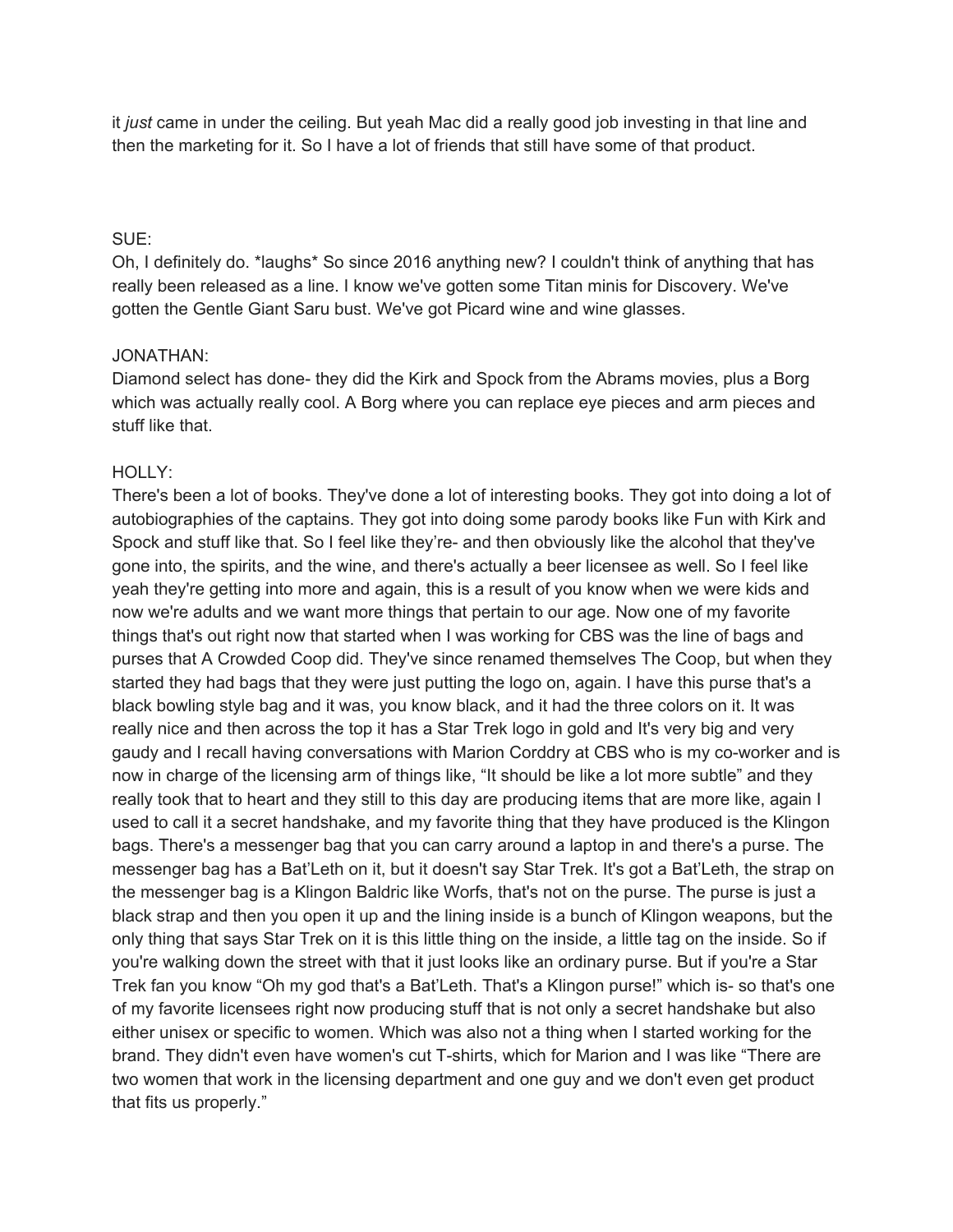### SUE:

We have, you know on the show, we've talked about the driving force in fandom being the women for a long time. Creating the fanzines, creating the conventions, starting the letter-writing campaign. But it seems like merchandise when marketed in such a way, has mostly been marketed towards men.

### HOLLY:

Right. Which is unfortunate. And I'm glad that I kind of had a hand in the five years that I was with the franchise to be like "The licensing office is three people. John Van Citters, Marion Corddry, and me. And two of the three people that work out of that office are women and we don't have stuff that fits us properly" and I was like, I just wanted women's cut T-shirt. \*Sue laughs\* I'm also only 4 10 and under 100 pounds so there was never any extra smalls either. So I really kind of fought for that as well. So I mean women being a driving force is still a thing to this day.

#### SUE:

And Jonathan, you can probably speak to this more directly, but as far as I understand it like gendered marketing of toys started around the late 70s.

#### JONATHAN:

No, earlier than that. It really started with Hasbro doing G.I. Joe and the idea was that there's no way a boy would want to play with a *doll*. So they made an *action figure*. And that's kind of how G.I. Joe was marketed, and monetarily speaking it works. I mean I think one of the things sort of capitalism has taught us throughout the 20th century is that once you start splitting into girls and boys companies start to make more off of their stuff. And the impact on society though, I mean that's a completely different issue. So they started to market things that way really since you know 64, 65, and then that kind of just amped up and up and up. I think that now we're entering into an era that kind of is starting to make me feel a little better. Like, I like that companies like Hasbro and Mattel are trying to address like "OK you know what? How can we maybe blow up those categories a little bit by making you know Star Wars Forces Of Destiny, by making DC Super Girls, by you know combining sort of these areas on toy aisles for both you know girl and boy toys." Now obviously I mean there are plenty of us kind of in the middle of all of this in this kind of gender space that maybe doesn't get quite summed up by girl or boy, and you know I think the question of "What about toys for us?" is you know, still kind of only starting to get addressed. But yeah. I mean, it's just really sad to kind of point out the fact, and it is a fact, that women were absolutely and are not given you know what they're deserved by this pantheon of merch. And like Holly said, I'm glad that she's a part of fixing that.

### HOLLY:

Now it's Marion Corddry that's fixing that. So, she's still there and she's still doing that. So yes she is the head of the merchandising line. John Van Citters, who many fans know of, he was promoted into the global franchise management group. They have an entire division around Star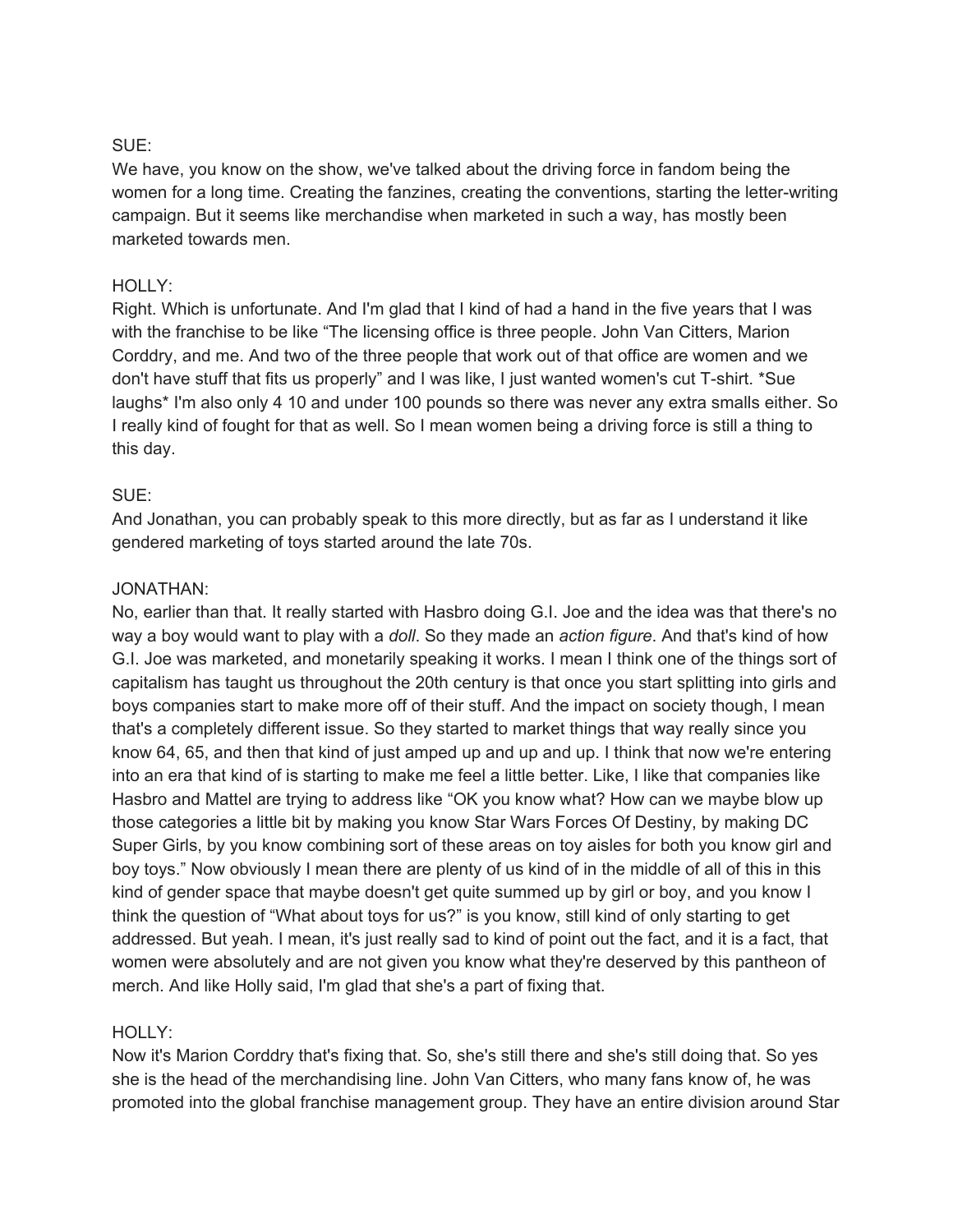Trek now, which they didn't before. But he was promoted into that. And I'm sure he still has input on the product, but Marian is in charge of it now. She is the person that is looking over everything and basically being- the way that I described it, what my job was there and what Marion's job is is you know when a submission comes in from a licensee we're kind of quality control. So like this isn't the right color, there's the wrong rank on this, and so that's what we were there to do. And to kind of give insight, especially with the slap-a-logo. Marion and I were both like "Can we not? Can we- Like, I know that you guys are paying for the name. I get it, but you don't understand like people. Fans want to be able to like wear stuff to work, or carry a bag to work and to not be completely inappropriate. To be more subtle so that they can you know kind of flaunt their fandom on a lower scale and still be appropriate in the real world."

### JONATHAN:

In some ways, the enamel pin movement is doing us some favors. I think that the Fan Sets stuff-

### HOLLY:

And fan sets, they're such a great company in terms of working with the fans. They're so good with fans.

### JONATHAN:

And I like collectibles like that, where you know you're not really going to direct a pin toward a gender. I mean anybody can you know enjoy those. And so I really like kind of the stuff that they've managed to do with that.

### HOLLY:

Yeah, I think there is. There was also a miss when I worked there that I was that I still to this day I'm so sad about is that Her Universe, which is ran by Ashley Eckstein, she's lovely. I was actually a huge fan of her husband when he was a baseball player and then became friendly with him before they even met. But her company you know that made this Troi dress that's based on her purple jumpsuit and it was adorable, but they embroidered the badge on it. And I was really disappointed and really wanted them to be talked out of having that. Like if you want to wear it as a costume you can add a badge, but this is the type of thing that women want to be able to wear to work. And that badge being included and non-removable I really wanted them to not include that and they ended up including it which it was a bummer in my opinion.

### SUE:

Yeah. I love Her Universe.

### HOLLY:

Yeah she's a wonderful person, they do good work, but they're- that was the one miss that I was like "Hmm."

### JONATHAN: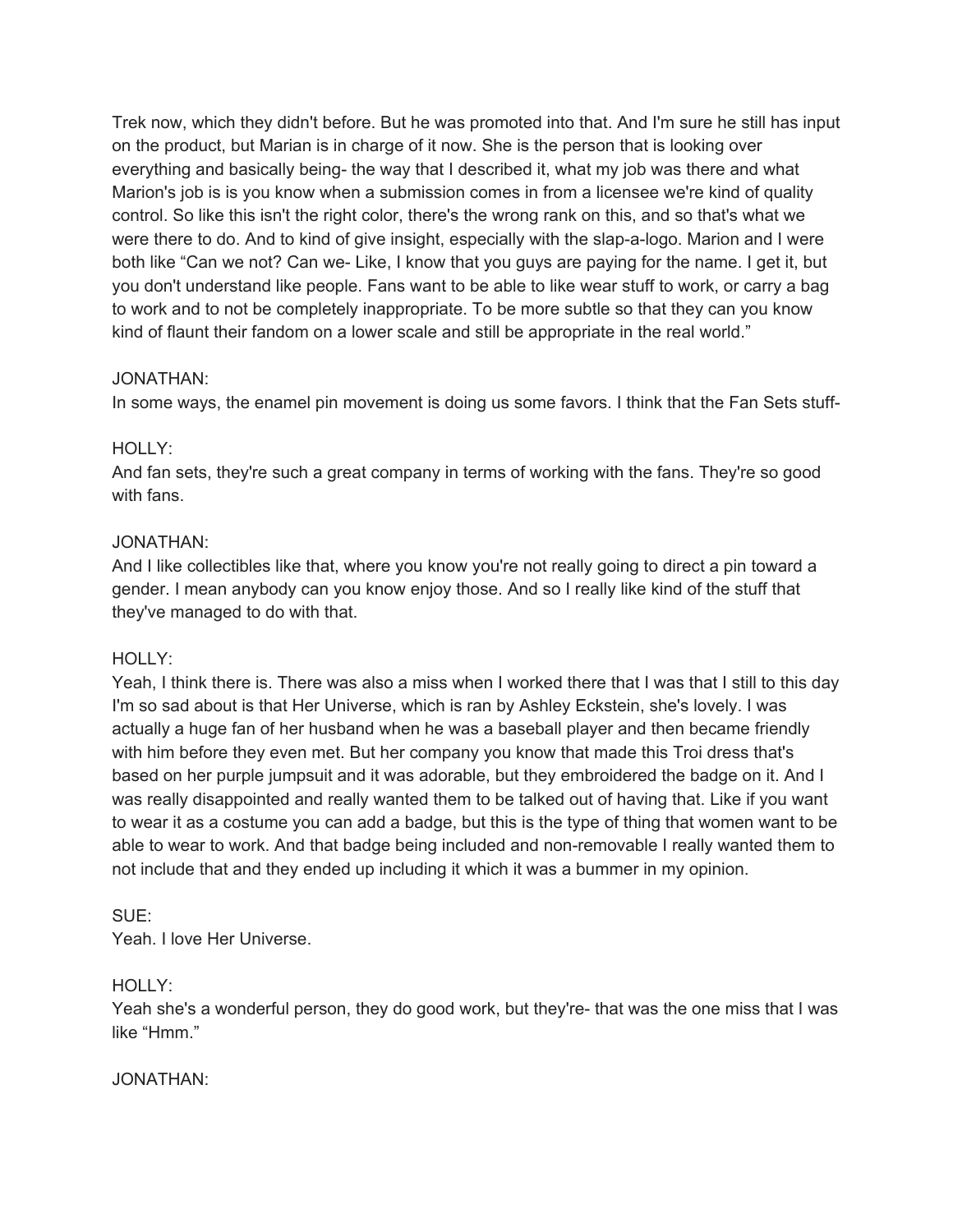And can I just say to the point about Her Universe. Thank you for it for mentioning that company, because as somebody who's nonbinary in a masculine body I actually wear Her Universe stuff and I'm wearing it right now and I love it. I mean, it really makes me feel great to get to wear something that is, you know, designed from you know from this woman company to you know it's marketed to women but I mean as a nonbinary person like I just love that you know there's stuff there that I can wear and I really it really makes me feel great.

### SUE:

That's awesome. I know that I've interviewed actually a few times about Her Universe and she said that it started because she just wanted to have a T-shirt that fit right.

### HOLLY:

Right! Which is part of the reason why when she signed with Star Trek, which I think she signed with Star Trek before I was there, it was right around the same time. And I just remember being excited about women's cut T-shirts. And that was *her* thing too. And so I'm glad that you know show me, her, and Marion also I on that, I was like "I just want a women's cut t-shirt." The first couple years of Her Universe it was Fan Wear. Right, it was hoodies, and it was like skater dresses, and T-shirts and I don't think they got the workwear message until they no longer had the Star Trek license. Yeah because they did release some Star Wars workwear that sold out in an instant.

### HOLLY:

She made a Star Trek blazer, actually that was pretty cool. She made a-

SUE:

That was a fiftieth-anniversary collection, and they made a few things.

### HOLLY:

Yeah. And I really liked that. She made the little shirt and then the shirt- the material that they used, which was this really lovely logo printed silk that was sort of clever in the way that it was designed was the lining of the jacket and the only time that you would see is if you opened the jacket or if you folded the sleeves a certain way.

### JONATHAN:

Oh I've seen that. That's beautiful yeah.

### HOLLY:

Yeah, it was a really lovely little blazer.

### SUE:

Speaking of all of this in total, I would venture to say that I don't think the demographics of Star Trek fandom has changed. I think that marketers, that product lines are finally paying attention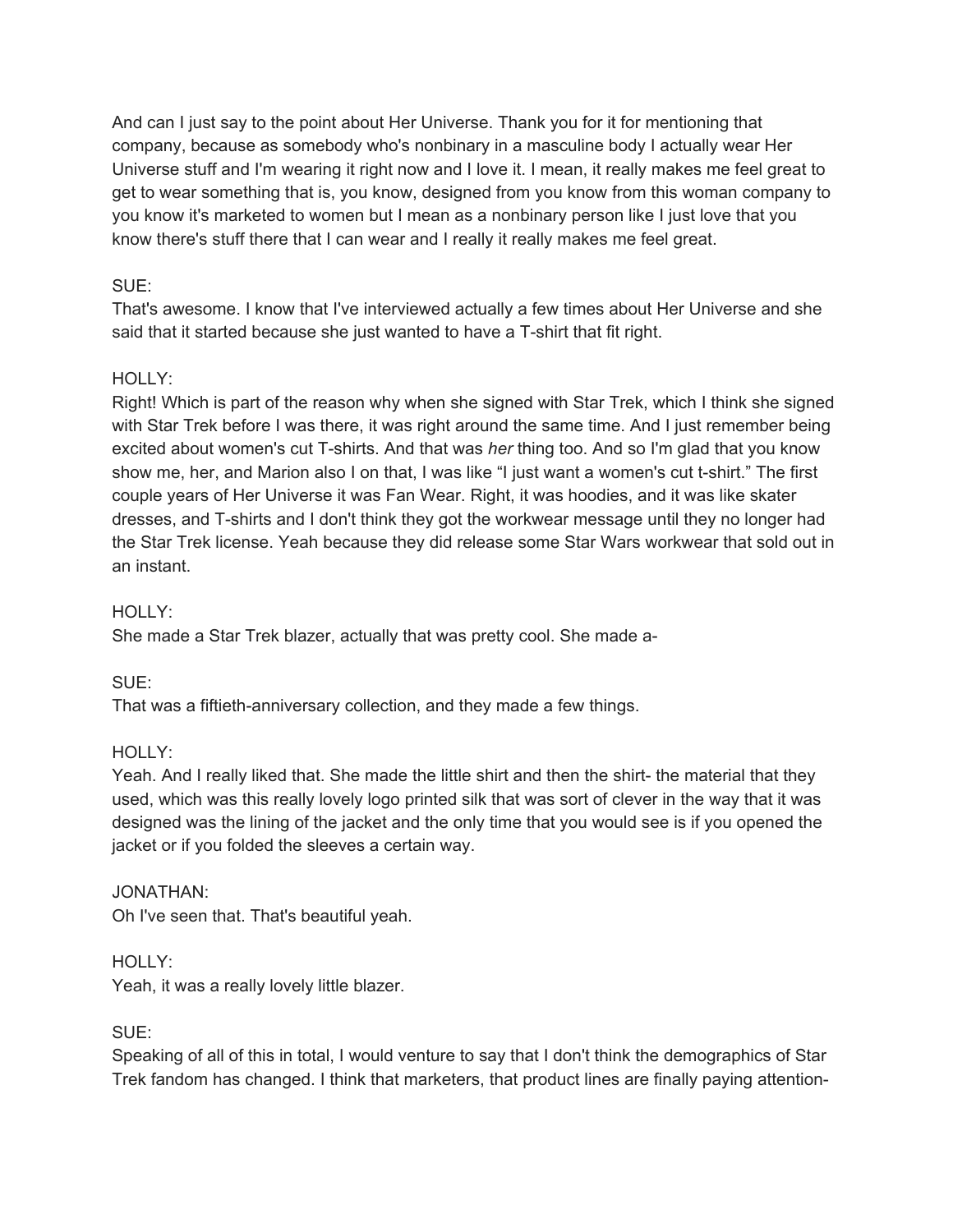HOLLY: That's absolutely true.

SUE: -to those demographics.

#### HOLLY:

And I think that's partly because the licensees are having better conversation with the licensor, that being at this point CBS. You know, through the years it's been you know all of these different variations of the companies you know, Viacom consumer products back in the 90s, and stuff like that. But CBS has, and I mean maybe I'm biased because I worked with them- for them, but they have really good conversations with the licensees about that type of thing.

#### JONATHAN:

And I think it's important too that, you know, now it seems like there's much more awareness of the message behind the product. So when you're you know taking a pair of generic handcuffs or whatever and slapping a sticker on them in the 1970s that's kind of- I mean a fairly kind of lazy thing to do. Now the idea of talking about "Well who's not represented on this? Who is? and maybe we can make something to fill some gaps." I mean I think that that's a way more positive way to start to approach this.

#### SUE:

And I found a- I guess statistic you can call it that, that had no outside source, but it's on a post called Demographics Of A Trekkie from 2013 by an author named Jackie Murray who wrote that "The average Star Trek fan spends 400 dollars a year on Star Trek merchandise. Next Generation has made over 500 million in syndication and merchandising. The Star Trek products have elicited over a billion dollars in retail sales in the last five years." So Trekkies spend a lot of money. \*laughs\*

#### HOLLY:

Yeah. I mean you see people at like I, again, I go to the Star Trek convention in Las Vegas every year and there are fans there that save up all year so that they have a budget to buy more new merchandise while they're there. Or, I mean in the case of some hardcore collectors, to hunt for that one special thing that they are looking for. Speaking of which, I have a story from last night that I had mentioned before we started recording. That there's something that I've been trying to hunt down for many years. In 2008 Kirkus Adler had a license, the company and they made a bunch of little figurines, Christmas figurines, and stuff like that. They made a pair of Kirk and Spock nutcrackers, and I've been collecting nutcrackers since I was a child, and all of my holiday decor is based around nutcrackers. I have somewhere in the neighborhood of between 40 and 50 nutcrackers. I have, you know, printed pillows that are nothing but nutcrackers that I searched high and low for a print that I liked. But I don't own the nutcrackers. The Star Trek ones, and I've been looking for years to find one that is at a price that I deem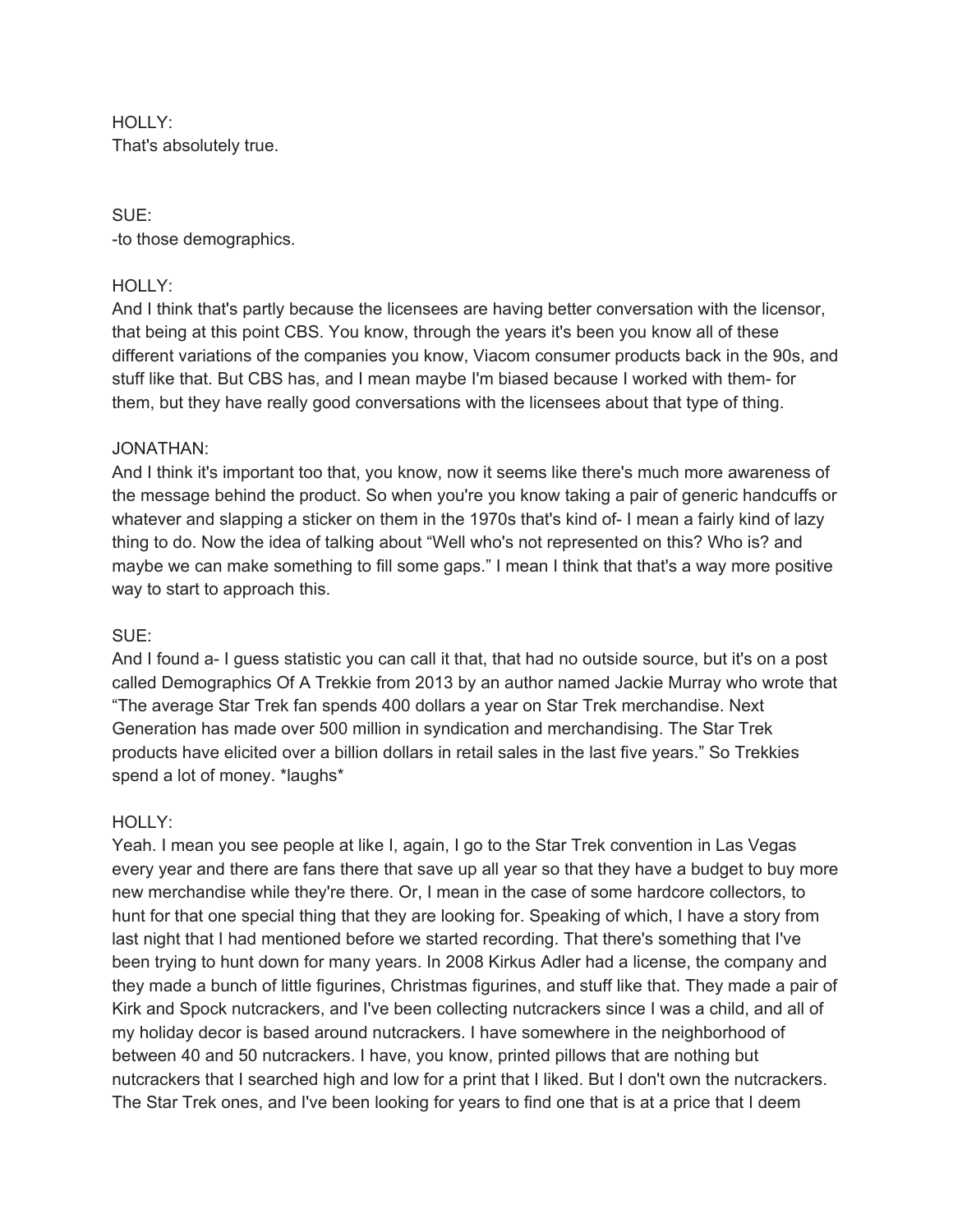appropriate to spend money on. And I happened to look last night and there was a Kirk one on eBay and I went to buy it and in the time it took me to log into eBay somebody bought it. And I was like \*noise of rage\*. My mother was in the other room because I'm at my parents' house for the holiday. And my mother was in the other room and was like "Are you OK?" I was like \*anguished noise\* I like just the most agonizing wail came from the next room. I ended up finding the Spock one a few minutes later and spending a ridiculous amount of money to get that. So now I have the Spock but I still don't have Kirk. \*Sue laughs\*

#### JONATHAN:

And I feel like just based on things I've said during this podcast, I need to tell you it wasn't me who did it. \*all laugh\* But I've actually I've seen those nutcrackers. They are really cool. And I think that your sort of quest for them is awesome.

### HOLLY:

And I mean again, that goes back to like choosing something and being like "This is what I'm going to collect for my holiday decor I cause like nutcrackers." That's my thing like, that's gonna be my thing. And the fact that these Star Trek nutcrackers exist and I don't own them is ridiculous. \*laughs\* So I have *one* though. I have one though. It should be coming in the mail next week and I'm very excited to get Spock.

#### SUE:

So I know we need to wrap up. I just want to ask you both what do you think people should be looking forward to in Star Trek merch.? Answer any of these questions or all of them. What do you think is missing? What are we waiting for, and what do you think needs to be better as we go forward?

#### JONATHAN:

Yeah well, I can answer that just for myself. I think there's two things happening right now. There's the sort of traditional march of merch that is going on, and then there's customization that's taking off on Instagram and it's taking off on other social media. And I think that some companies are starting to realize how best to maybe start to merge those two things. So like, I'm thinking about specifically Mattel's Creatable World dolls, where you kind of get a doll and you can make it into anything and any gender and any one that you want. Star Trek, I think for me, one of my favorite things about it has always been the inclusivity of the universe and the sort of utopian future that it hopes for. I would personally love it if toys started reflecting that in creative ways. So like right now there is an Instagram post circulating of somebody who made these really cool Klingon dolls, and I kind of want to know like OK what does that look like if we start to make that into actual license stuff? Like, give me sort of the tunic and maybe some other options and kind of a generic doll that I can customize. And let me continue to build my Star Trek Avatar because at the end of the day that's the universe that I want to participate in. Something that is inclusive, and utopian, and wonderful. And I think toys have the power to do that. So that's my hope.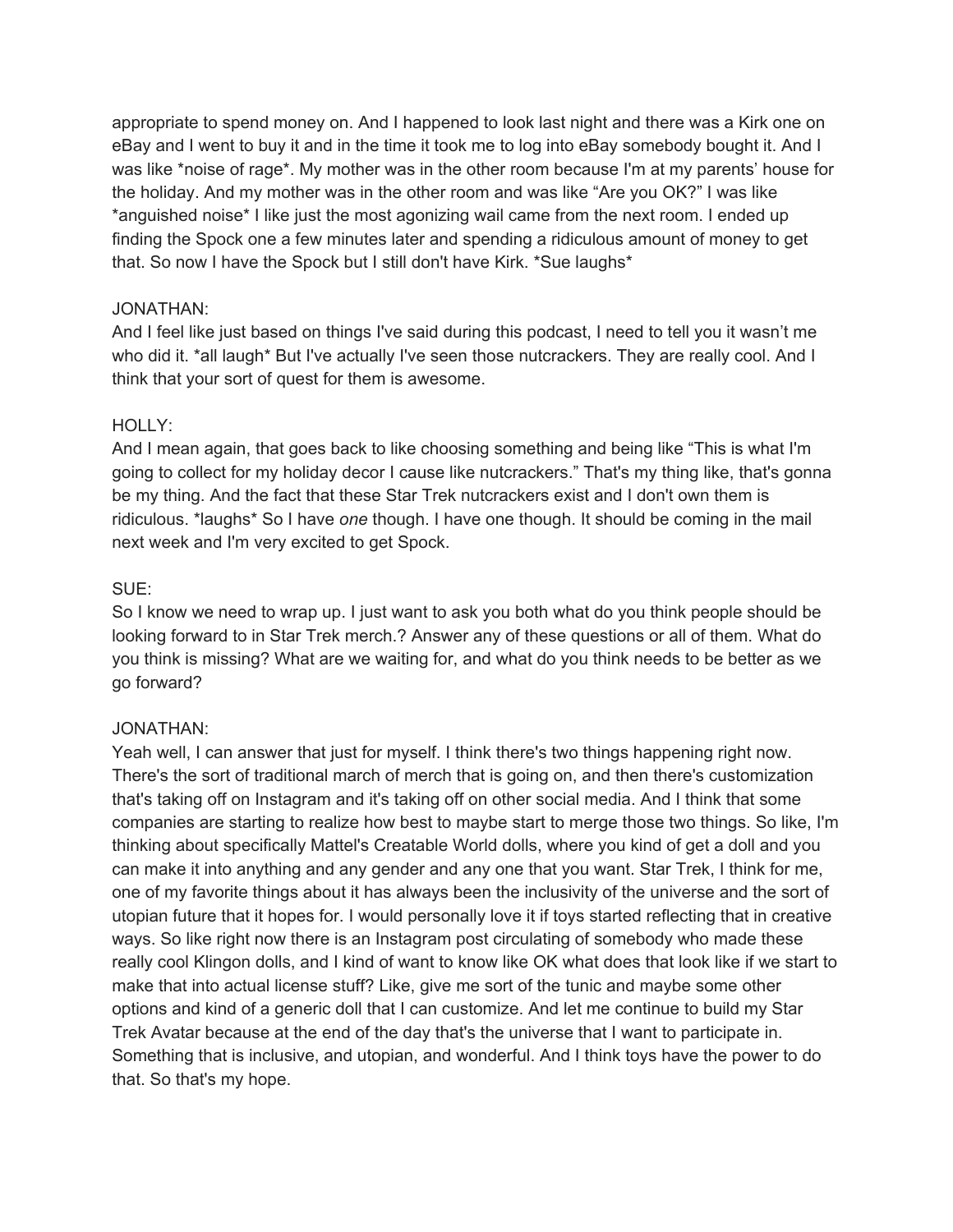#### HOLLY:

I'm really looking forward to merchandise from Picard, from the standpoint of again them understanding that as we are adults now having grown up with the Next Generation series and this character and so stuff like the wine that they've created is coming directly from the show, I'm I'm super excited about this kind of nostalgia but in a more adult fashion. Because I mean not to knock you Jonathan, but I don't really collect toys anymore unfortunately. You know, so I'm looking for stuff that I can kind of work into my everyday life. Like, that's why I really like the bags that the Coop has made. And I love that the franchise has alcohol licensed in every incarnation. They have spirits, they have wine, and they have beer. And so I'm really looking forward to seeing where kind of the more adult side of this is going to go. Especially in terms of the nostalgia factor from existing characters that we grew up with.

#### JONATHAN:

Shall we say like our favorite Star Trek merch thing? I guess we did that, with the Nutcracker.

#### HOLLY:

No, that's not actually- when people would come into the Star Trek archive and we be like giving them a tour and showing them around, which was mostly licensees because the archive is actually a secret location. But I would show them my favorite thing in the archive was a pool float shaped like the Enterprise D.

SUE:

Oh my gosh.

### HOLLY:

I *loved* it. I loved it. And Marion would show these molds, like popsicle molds, from I think the late 60s or early 70s and they were not well-made at all and the faces were all \*laughs\* contorted and stuff and these little molds. But yeah. The pool float is probably my favorite piece of merchandise that has existed because it's just so well-made.

### SUE:

What's your favorite piece of merchandise that you at one point owned? How about that? I can tell you mine right now. It was given to me by my high school librarian. It was a giant cardboard Enterprise D that I guess they got to like hang above the science fiction books in the library or something? But we couldn't for some reason in my school, so my school librarian was like "Hey I have something for you" and this thing had to be like 4 feet long. So I just like on the bus one day get off the bus and go home and I've got this giant cardboard Enterprise. And my parents are like "What- what did you do?" And I had that thing for years and I think it finally got like dry rot or something. \*noises of sadness\* Said it doesn't exist anymore.

### HOLLY:

I don't know if I have- I mean when I was a kid most of the merchandise I had was like office supplies. So they're like folders that have I mean long been thrown away. I think my favorite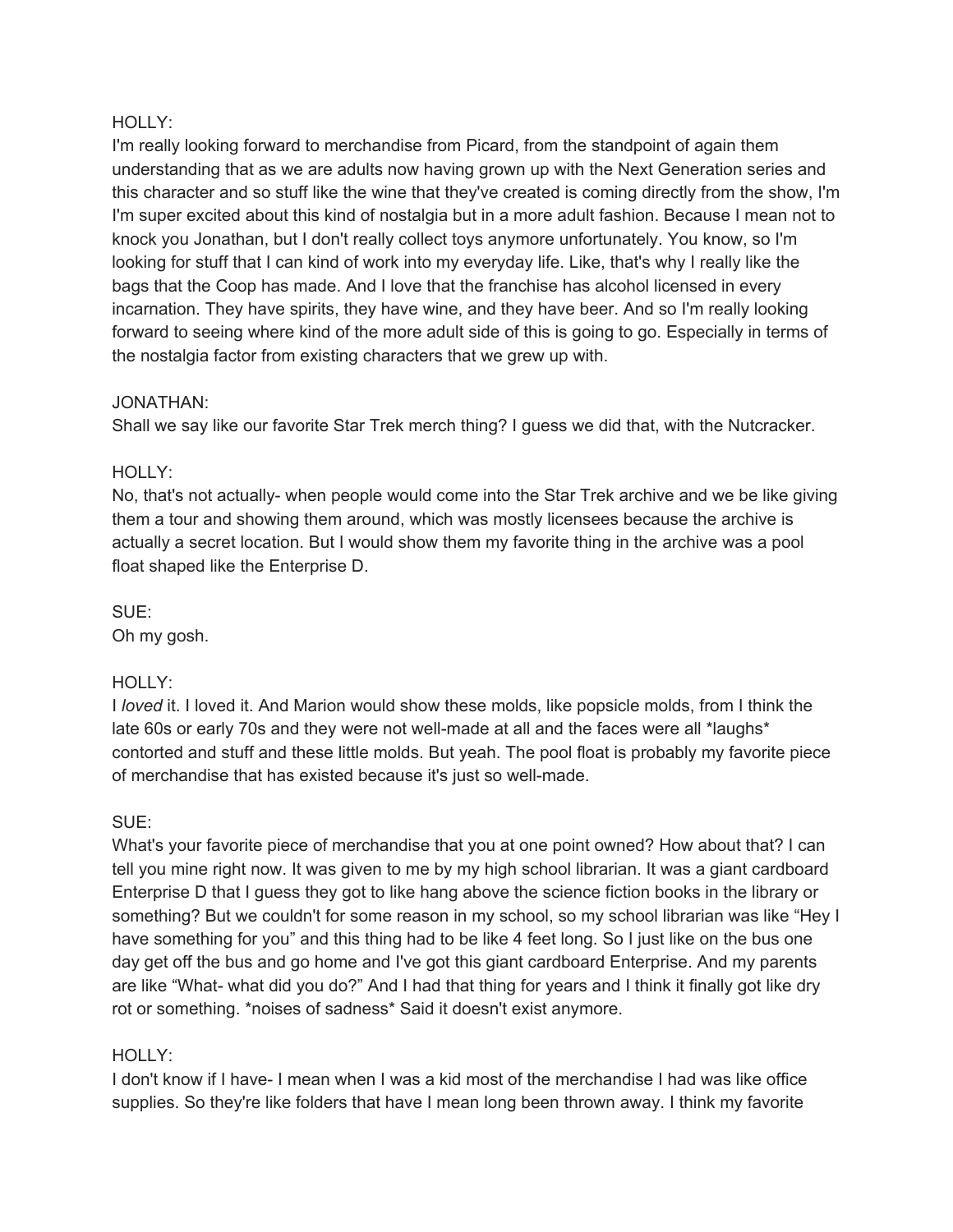piece of merchandise that I own right now is the Warp Core charger that goes in your car. I have one, I gave my dad one, and they're just- again it doesn't say Star Trek on it. It's something that is functional. It looks cool. It does something but if somebody were to get in your car and not be a Star Trek fan they wouldn't know the difference, but if they were it'd be like "Oh my God. That's the warp core from the Enterprise D!" So I really love things that have kind of a function. So I think that's actually my favorite piece. I use that every day. That's my favorite piece merchandise right now.

### JONATHAN:

So I have two answers, one we've already talked about which is the marshmallow dispenser. That actually legit is my favorite Star Trek thing because where did that come from? Oh, I don't know but I love that it exists. But the other thing is sort of this first piece of Star Trek merch that I ever remember owning, and it was that Galoob die cast metal Enterprise D that they for some reason sold to children and the paint chipped like crazy. \*laughs\* And the thing weighed a ton, and you could legitimately kill someone with it. \*Sue laughs\* I still have it. Like by the bedside I don't have a baseball bat. I have that Enterprise D. And if anyone breaks into my house I'll chuck it at you, it'll kill you, because it is that heavy and I love it. I just I remember spending hours as a kid trying to get the saucer section to fit right with the battle bridge and because it did the separation thing I remember so much fun surrounding that toy. And so I think, you know, even though there are other sort of quirky answers, when I actually think back and remember those times playing with that I'm the happiest.

SUE:

Oh that's fantastic. Well, thank you both so much for having this conversation with me. I know it is longer than the standard episode but I think this was a ton of fun. Holly if people want to find you on the interwebs where can they do such a thing?

### HOLLY:

I am super active on Twitter especially about all things Star Trek, and my adventures kind of working for the franchise. So you can find me on Twitter @HollyAmos22

SUE: and Jonathan?

#### JONATHAN:

So Twitter @Jalexan, J A L E X A N. Facebook Jonathan Alexandratos, Twitter @toy\_circus. So all of those are places to find me. I'm also starting a podcast this month called My Plastic Life. Available wherever you go.

HOLLY: That's a clever title!

SUE: